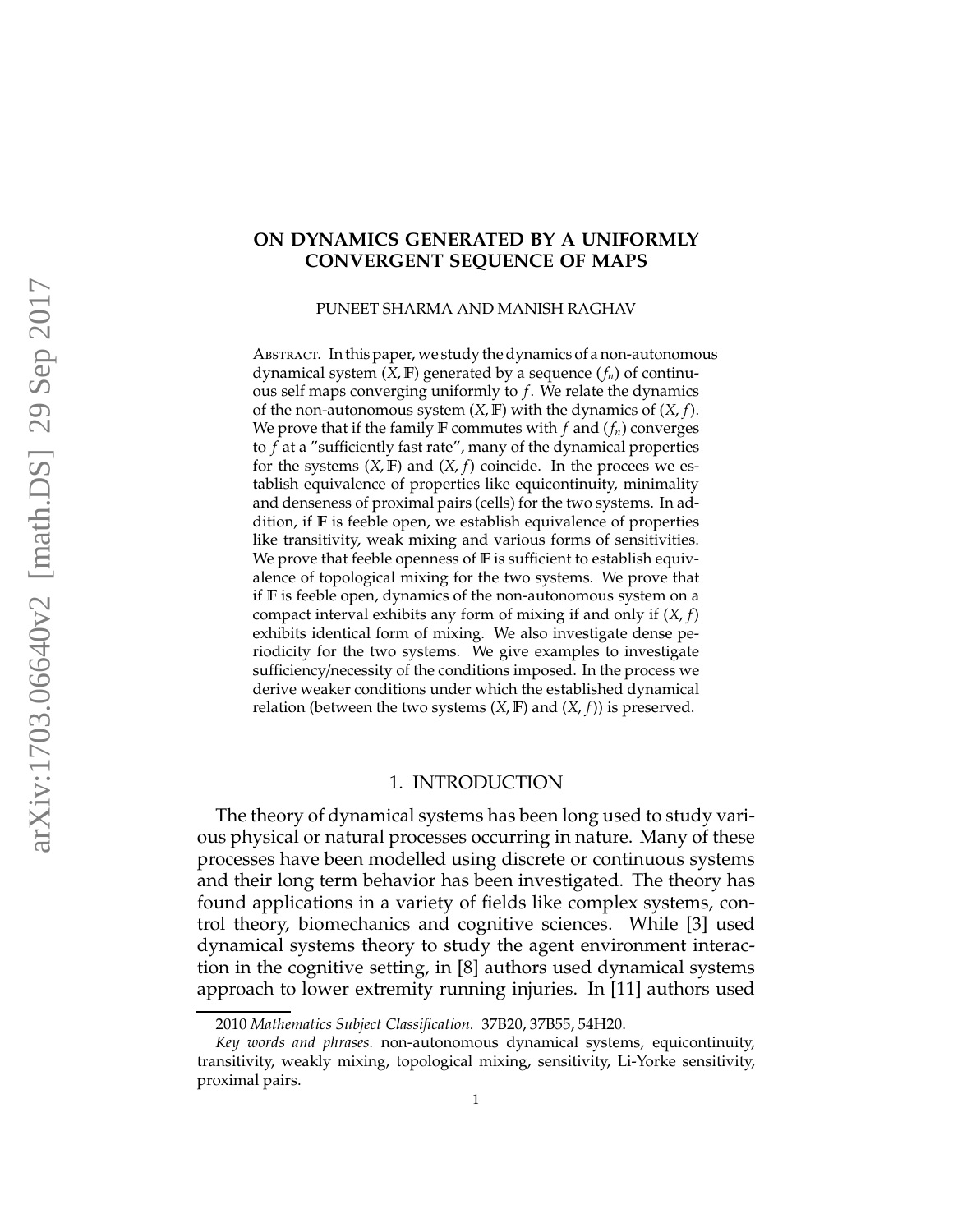the theory of discrete systems to model the chemical turbulence in a system. Although, the theory has been used extensively in a variety of fields, in most cases the physical/natural system is approximated using an autonomous system. Consequently, the governing rule *f* for a dynamical system is assumed to be constant with time and the dynamics of the system (*X*, *f*) is used to approximate the dynamics of the underlying system. Although such studies have resulted in good approximations of the underlying systems, better approximations can be obtained by allowing the governing rule to be time variant. As any general model approximating any natural/physical process is non-autonomous in nature, such a modification provides greater insight to the problem and hence results in a better approximation of the original system. Thus there is a strong need to investigate natural or physical systems using non-autonomous dynamical systems. As a result, some investigations for such a setting in the discrete case have been made and interesting results have been obtained. While [9] study the topological entropy when the family  $F$  is equicontinuous or uniformly convergent, [10] discusses minimality conditions for a non-autonomous system on a compact Hausdorff space while focussing on the case when the non-autonomous system is defined on a compact interval of the real line. In [12] authors investigate a non-autonomous system generated by a finite family of maps. In the process, they study properties like transitivity, weak mixing, topological mixing, existence of periodic points, various forms of sensitivities and Li-Yorke chaos. In [7] authors prove that if  $f_n \to f$ , in general there is no relation between chaotic behavior of the non-autonomous system generated by *f<sup>n</sup>* and the chaotic behavior of *f*. In [2] authors investigate properties like weakly mixing, topological mixing, topological entropy and Li-Yorke chaos for the non-autonomous system.

In this paper, we investigate the dynamical behavior of a nonautonomous system generated by a sequence  $\mathbb{F} = (f_n)$  of maps converging uniformly to *f*. In the process we establish relation between the dynamical behavior of the systems (*X*, F) and (*X*, *f*). We prove that if *f* commutes with each  $f_n$  and  $\sum^{\infty}$ *n*=1  $d_H(f_n, f) < \infty$ , many of the dynamical properties coincide for the two systems. In the process, we establish that "commutative condition" and "fast convergence" ensures equivalence of properties like equicontinuity, minimality and denseness of proximal cells (pairs) for the two systems. Further, we prove that while feeble openness of F ensures equivalence of topological mixing for the two systems, additional assumptions of "commutative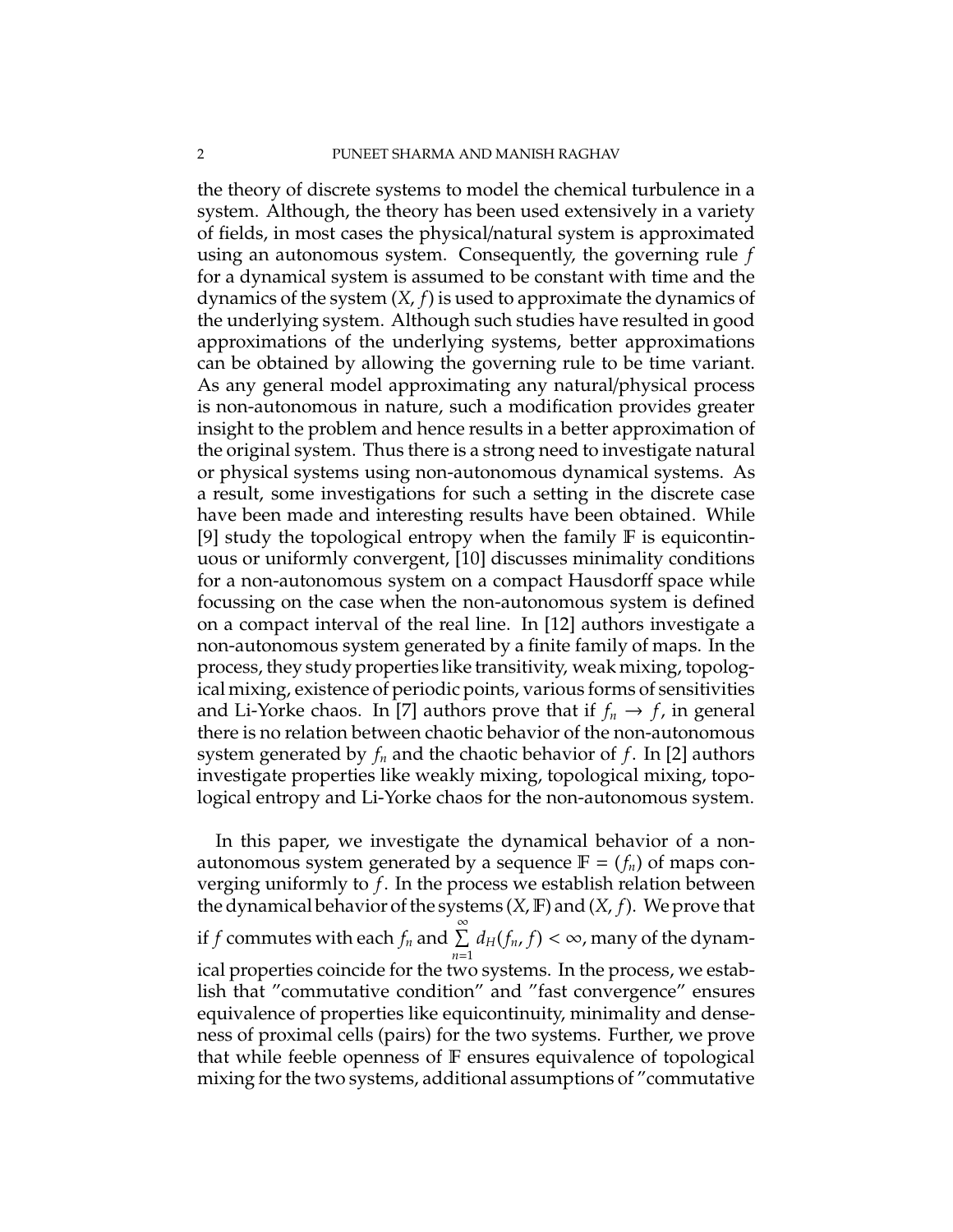condition" and convergence at a "sufficiently fast rate" are needed to establish equivalence of properties like transitivity, weak mixing and various forms of sensitivities. We prove that if the limit map is an isometry, "commutative condition" is redundant and hence the established results hold good if *f<sup>n</sup>* converge at a sufficiently fast rate. We prove that if  $F$  is feeble open, dynamics of the non-autonomous system on a compact interval exhibits any form of mixing if and only if (*X*, *f*) exhibits identical form of mixing. Further, we prove that any point periodic for (*X*, F) is periodic for (*X*, *f*) and hence a dense set of periodic points for (*X*, F) ensures dense set of periodic points for (*X*, *f*). We give example to show that existence of periodic points is not equivalent for the two systems. We also give examples to investigate the suffiency/necessity of conditions imposed for the results to hold good. In the process, we derive weaker conditions under which the derived relation between the two systems (*X*, F) and (*X*, *f*) is preserved. Before we move further, we give some of the basic concepts and definitions required.

Let  $(X, d)$  be a compact metric space and let  $F = \{f_n : n \in \mathbb{N}\}\)$  be a family of continuous self maps on *X*. For any initial seed  $x_0$ , any such family generates a non-autonomous dynamical system via the relation  $x_n = f_n(x_{n-1})$ . Throughout this paper, such a dynamical system will be denoted by  $(X, \mathbb{F})$ . For any  $x \in X$ ,  $\{f_n \circ f_{n-1} \circ \dots \circ f_1(x) : n \in \mathbb{N}\}\$ defines the orbit of *x*. The objective of study of a non-autonomous dynamical system is to investigate the orbit of an arbitrary point *x* in *X*. For notational convenience, let  $\omega_{n+k}^n = f_{n+k} \circ f_{n+k-1} \circ \dots \circ f_{n+1}$  and  $\omega_n(x) = f_n \circ f_{n-1} \circ \ldots \circ f_1(x)$  (the state of the system after *n* iterations).

A point *x* is called *periodic* for  $(X, F)$  if there exists  $n \in \mathbb{N}$  such that  $\omega_{nk}(x) = x$  for all  $k \in \mathbb{N}$ . The least such *n* is known as the period of the point *x*. A system  $(X, \mathbb{F})$  is called feeble open if for any non-empty open set *U* in *X*,  $int(f(U)) \neq \phi$  for all  $f \in \mathbb{F}$ . The system  $(X, \mathbb{F})$  is equicontinuous if for each  $\epsilon > 0$ , there exists  $\delta > 0$  such that  $d(x, y) < \delta$  implies  $d(\omega_n(x), \omega_n(y)) < \epsilon$  for all  $n \in \mathbb{N}$ ,  $x, y \in X$ . The system (*X*, F) is *transitive* (or F is transitive) if for each pair of non-empty open sets *U*, *V* in *X*, there exists  $n \in \mathbb{N}$  such that  $\omega_n(U) \cap V \neq \phi$ . The system (*X*, F) is said to be *minimal* if it does not contain any proper non-trivial subsystems. The system (*X*, F) is said to be *weakly mixing* if for any collection of non-empty open sets  $U_1, U_2, V_1, V_2$  in X there exists a natural number *n* such that  $\omega_n(U_i) \cap V_i \neq \phi$ ,  $i = 1, 2$ .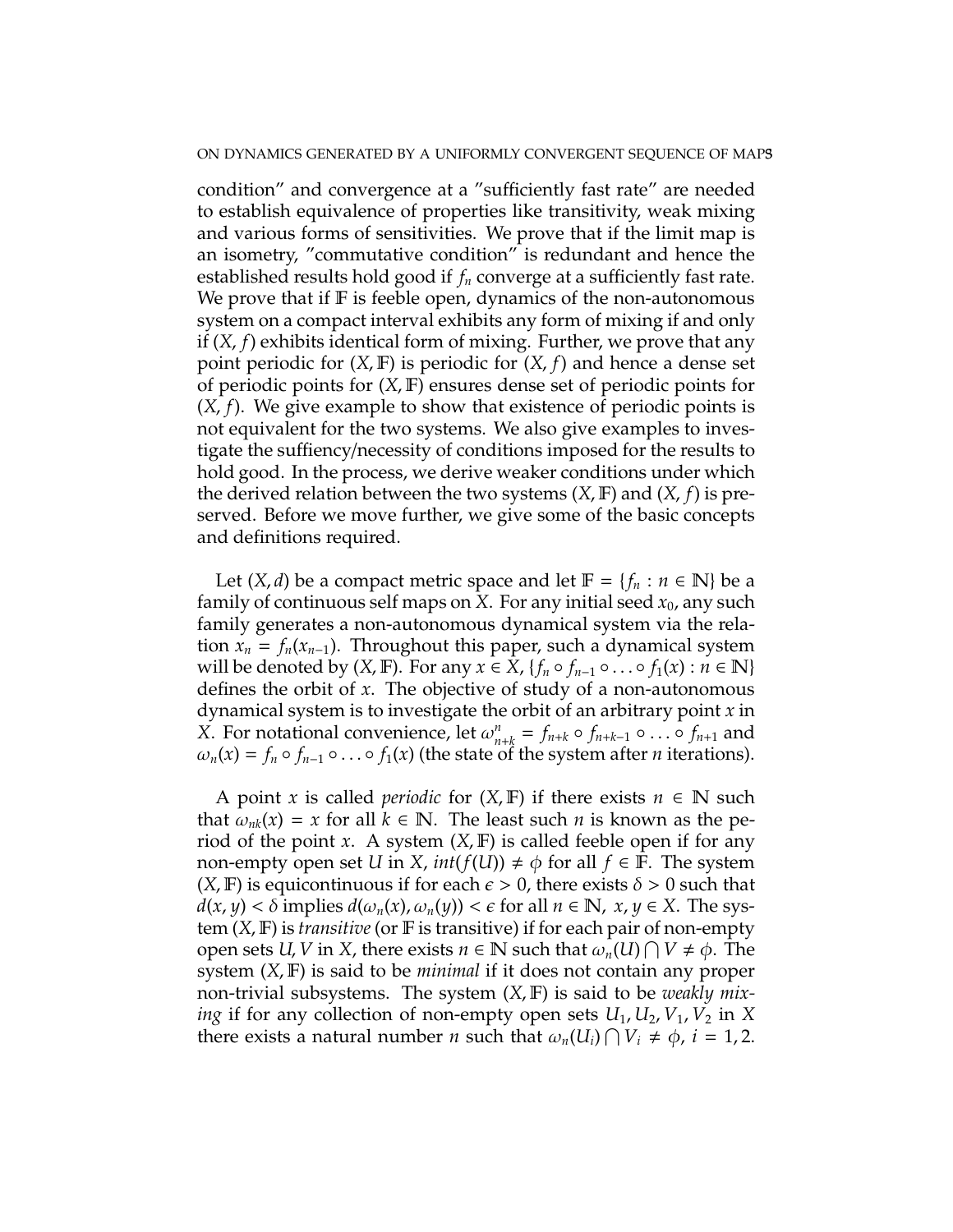Equivalently, we say that the system is weakly mixing if  $\mathbb{F} \times \mathbb{F}$  is transitive. The system is said to be *topologically mixing* if for every pair of non-empty open sets *U*, *V* there exists a natural number *K* such that  $\omega_n(U) \cap V \neq \phi$  for all  $n \geq K$ . The system is said to be *sensitive* if there exists a  $\delta > 0$  such that for each  $x \in X$  and each neighborhood *U* of *x*, there exists  $n \in \mathbb{N}$  such that  $diam(\omega_n(U)) > \delta$ . If there exists  $K > 0$ such that  $diam(\omega_n(U)) > \delta \ \forall n \geq K$ , then the system is *cofinitely sensitive*. A pair  $(x, y)$  is proximal for  $(X, \mathbb{F})$  if  $\liminf d(\omega_n(x), \omega_n(y)) = 0$ . For any  $x \in X$ , the set  $Prox_{\mathbb{F}}(x) = \{y : (x, y) \text{ is proximal for } (X, \mathbb{F})\}$ is called the proximal cell of  $x$  in  $(X, \mathbb{F})$ . A system  $(X, \mathbb{F})$  is said to exhibit dense set of proximal pairs if the set of pairs proximal for  $(X, F)$  is dense in  $X \times X$ . A set *S* is said to be  $\delta$ -*scrambled* in  $(X, \mathbb{F})$  if for any distinct  $x, y \in S$ ,  $\limsup d(\omega_n(x), \omega_n(y)) > \delta$  but *n*→∞  $\liminf_{n\to\infty} d(\omega_n(x), \omega_n(y)) = 0$ . A system  $(X, \mathbb{F})$  is Li-Yorke sensitive if there exists  $\delta > 0$  such that for each  $x \in X$  and each neighborhood *U* of *x* there exists  $y \in U$  such that  $(x, y)$  is a  $\delta$ -scrambled set. For any  $x \in X$ , let  $LY_{\mathbb{F}}(x) = \{y \in X : (x, y) \text{ is a Li-Yorke pair for } (X, \mathbb{F})\}$  is called the Li-Yorke cell of *x*. It may be noted that in case the  $f_n$ 's coincide, the above definitions coincide with the known notions of an autonomous dynamical system. See [4, 5, 6] for details.

Let *X* be a compact space and let  $\mathcal{K}(X)$  denote the collection of all non-empty compact subsets of *X*. For any  $A, B \in \mathcal{K}(X)$  define  $D_H(A, B) = \inf \{ \epsilon > 0 : A \subset S(B, \epsilon) \text{ and } B \subset S(A, \epsilon) \}$  where  $S(A,\epsilon) = \bigcup S(x,\epsilon)$  is the  $\epsilon$ -ball around *A*. Then  $D_H$  defines a metric *x*∈*A* on  $K(X)$  and is known as the Hausdorff metric. It is known that a system (*X*, *f*) is a weakly mixing (topological mixing) if and only if for any compact set *K* with non-empty interior  $\limsup f^{n}(K) = X$ *n*→∞  $(\lim_{n\to\infty} f^n(K) = X)$  with respect to the metric  $D_H$ .

Let (*X*, *d*) be a compact metric space and let *C*(*X*) denote the collection of continuous self maps on *X*. For any  $f, g \in C(X)$ , define,

$$
D(f, g) = \sup_{x \in X} d(f(x), g(x))
$$

It is easily seen that *D* defined above is a metric on *C*(*X*) and is known as the *Supremum metric*. It can be seen that a sequence (*fn*) in  $C(X)$  converges to *f* in  $(C(X), D)$  if and only if  $f_n$  converges to *f* uniformly on *X* and hence the topology generated by the metric defined above is known as the topology of uniform convergence. A collection of sequences {(*f i*  $\hat{y}$  : *i*  $\in \mathfrak{I}$  converges collectively to  $\{g^i : i \in \mathfrak{I}\}$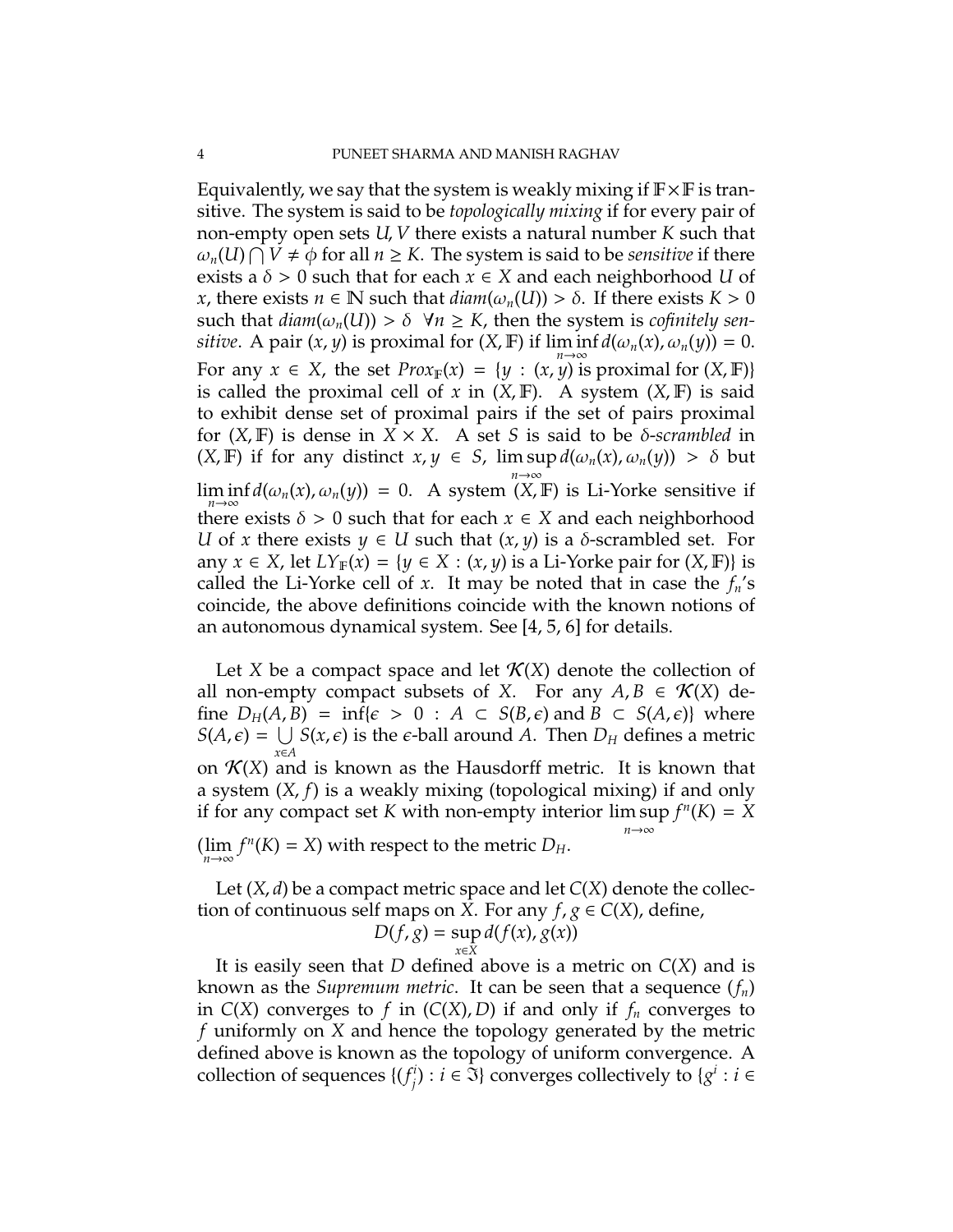$\Im$ } with respect to the metric *D* if for each  $\epsilon$  > 0, there exists *n*<sub>0</sub> ∈ N such that  $D(f_i^i)$  $\mathcal{F}_i^i$ ,  $g^i$ ) <  $\epsilon \ \forall j \geq n_0$ ,  $i \in \mathfrak{I}$ .

# 2. Main Results

Throughout this section, the family F and the limit map *f* are assumed to be surjective.

**Proposition 1.** *Let* (*X*, F) *be a non-autonomous system generated by* F *and let f be any continuous self map on X. If the family* F *commutes with*

*f* then for any 
$$
x \in X
$$
 and any  $k \in \mathbb{N}$ ,  $d(\omega_k(x), f^k(x)) \le \sum_{i=1}^k D(f_i, f)$ .

*Proof.* Let  $x \in X$  and  $n$  be a natural number. As  $f_k$ 's commute with  $f, d(f_2 \circ f_1(x), f^2(x)) \leq d(f_2 \circ f_1(x), f \circ f_1(x)) + d(f \circ f_1(x), f \circ f(x)) =$ *d*(*f*<sub>2</sub>◦ *f*<sub>1</sub>(*x*), *f*◦ *f*<sub>1</sub>(*x*))+*d*(*f*<sub>1</sub>◦ *f*(*x*), *f*◦ *f*(*x*)) ≤ *D*(*f*<sub>2</sub>, *f*)+*D*(*f*<sub>1</sub>, *f*). Proceeding inductively, if  $d(f_n \circ f_{n-1} \circ \ldots \circ f_1(x), f^n(x)) \leq \sum^n D(f_i, f)$ , then,  $d(f_{n+1} \circ f_n)$ *i*=1  $f_n \circ \ldots \circ f_1(x)$ ,  $f^{n+1}(x)$ )  $\leq d(f_{n+1} \circ f_n \circ \ldots \circ f_1(x)$ ,  $f \circ f_n \circ \ldots \circ f_1(x)$ ) +  $d(f \circ f_n \circ \ldots \circ f_1(x))$  $f_n \circ \ldots \circ f_1(x)$ ,  $f^{n+1}(x) = d(f_{n+1} \circ f_n \circ \ldots \circ f_1(x)$ ,  $f \circ f_n \circ \ldots \circ f_1(x) + d(f_n \circ f_n)$  $f_{n-1} \circ \ldots \circ f_1 \circ f(x)$ ,  $f^n \circ f(x) \le D(f_{n+1}, f) + \sum_{n=1}^n f_n$ *i*=1  $D(f_i, f)$  (by induction). Hence for any  $k \in \mathbb{N}$ ,  $d(f_k \circ f_{k-1} \circ \ldots \circ f_1(x), f^k(x)) \leq \sum_{k=1}^k f_k(x)$ *i*=1  $D(f_i, f)$  or *k*

$$
d(\omega_k(x), f^k(x)) \leq \sum_{i=1}^k D(f_i, f).
$$

*Remark* 1*.* The above result captures the deviations in the orbit of the non-autonomous system, when approximated by an autonomous system (*X*, *f*). Consequently, the result provides an upper bound for the error in the approximation of the trajectory of the non-autonomous system, when approximated using the system (*X*, *f*). It may be noted that as error after *k* iterations is bounded by  $\sum^k$ *i*=1 *D*(*f<sup>i</sup>* , *f*), if (*fn*) converges to f with order more than  $O(\frac{1}{n})$  $\frac{1}{n^r}$ ) (*r* > 1), the total error for the system remains bounded. Further, if  $(f_n)$  converges faster than  $O(\frac{1}{n^{n}})$  $\frac{1}{n^r}$ ), approximating the trajectory after its observation for finite time leads to a better approximation. In particular, an arbitrarily small bound for the error can be obtained if approximation process is initiated after finitely many iterations. Thus, we get the following corollary.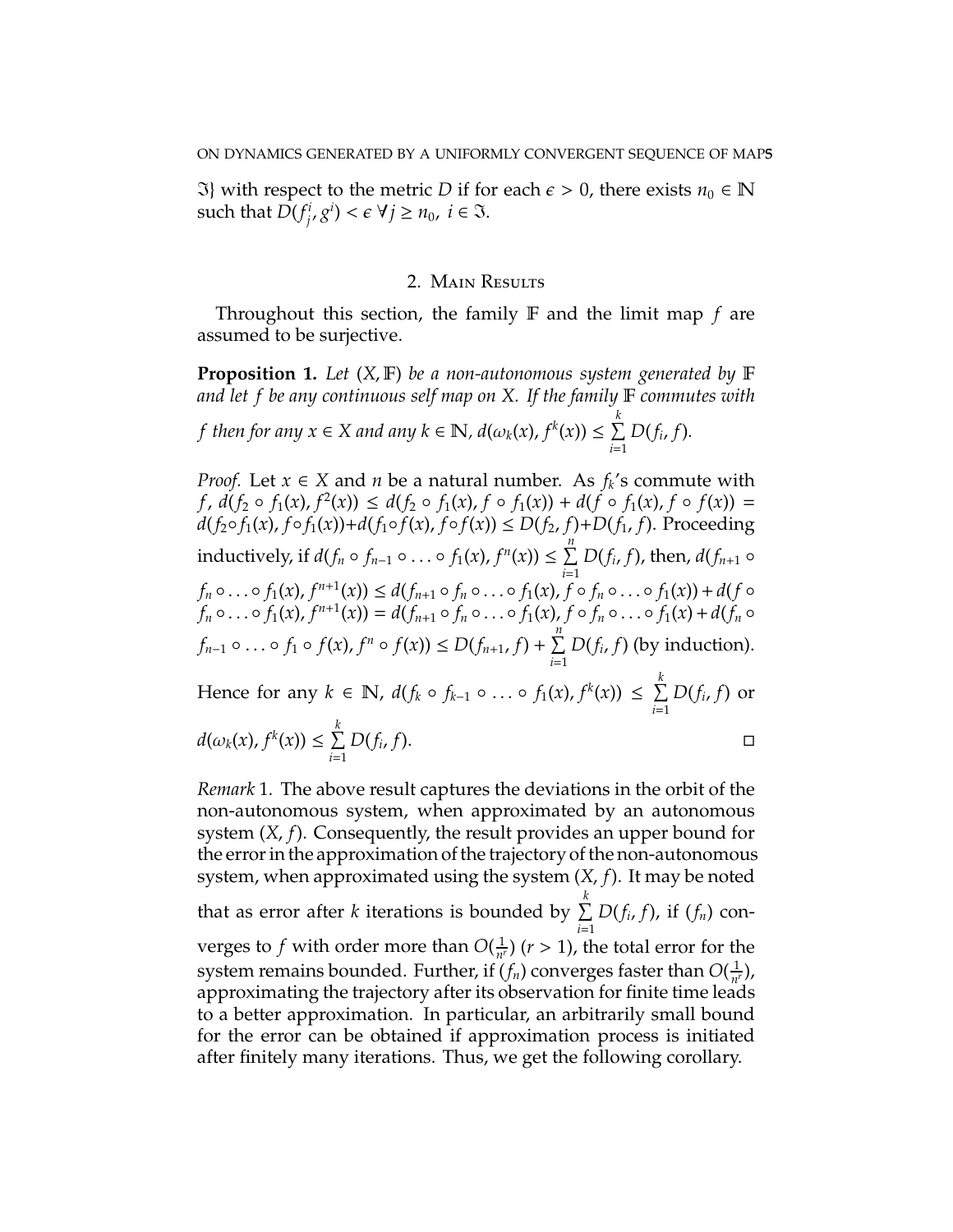**Corollary 1.** *Let* (*X*, F) *be a non-autonomous system generated by* F *and let f be any continuous self map on X. If the family* F *commutes with f then for any*  $x \in X$  *and any k,*  $n \in \mathbb{N}$ *,*  $d(\omega_{n+k}(x), f^k(\omega_n(x))) \leq \sum_{k=1}^k d(k)$ *i*=1 *D*(*fn*+*<sup>i</sup>* , *f*) *Proof.* The result is trivial by approximating the trajectory of  $x_0 =$  $\omega_n(x)$  for *k* iterations when  $\mathbb{F} = \{f_{n+1} : n \in \mathbb{N}\}.$ *Remark* 2*.* The corollary above establishes that if the family F commutes with *f* then for any  $k, n \in \mathbb{N}$ ,  $D(\omega_{n+k}, f^k(\omega_n)) \leq \sum_{k=1}^k p^k$ *i*=1 *D*(*fn*+*<sup>i</sup>* , *f*) or in other words,  $D(\omega_{n+k}^n(\omega_n), f^k(\omega_n)) \leq \sum_{i=1}^k$ *i*=1 *D*( $f_{n+i}$ ,  $f$ ) ∀( $k$ ,  $n$ ) ∈  $\mathbb{N}^2$ . Consequently, if *f<sup>n</sup>* converges to *f* at a sufficiently fast rate and each *f<sup>i</sup>* is surjective then  $\omega_n^n$  $n_{n+k}$  converges to  $f^k$  collectively (with respect to the metric *D*). It may be noted that if  $f_n$  converges uniformly to f then for each  $k \in \mathbb{N}$ ,  $\omega_n^n$  $n_{n+k}$  converges uniformly to  $f^k$ . However, if the family F commutes with *f* the convergence is collective and hence a much stronger form of convergence can be concluded which need not hold good in general . Hence we get the following corollary. **Corollary 2.** *Let* (*X*, F) *be a non-autonomous system generated by a family* F *and let f be any continuous self map on X. If the family* F *commutes with*

*f* and  $\sum^{\infty}$ *n*=1  $D(f_n, f) < \infty$  then  $\{(\omega_{n+k}^n) : k \in \mathbb{N}\}\$  *converges to*  $\{f^k : k \in \mathbb{N}\}\$ *collectively (with respect to the metric D).*

*Proof.* If the family F commutes with *f*, by corollary 1 we have  $D(\omega_n^n)$  $\sum_{n+k}^{n} (\omega_n)$ ,  $f^k(\omega_n)$ )  $\leq \sum_{k=1}^{k}$ *i*=1  $D(f_{n+i}, f)$ . Consequently, if the family **F** is

surjective then each  $\omega_n$  is surjective and hence  $D(\omega_{n+k}^n, f^k) \leq \sum_{i=1}^k$ *i*=1 *D*(*fn*+*<sup>i</sup>* , *f*).

Further, if  $\sum^{\infty}$ *n*=1  $D(f_n, f) < \infty$ , then for each  $\epsilon > 0$  there exists  $r \in \mathbb{N}$  such that  $\sum^{\infty}$ *i*=1 *D*(*f*<sub>*r*+*i*</sub>,*f*) < *e* which implies *D*( $\omega_{n+k}^n$ ,  $f^k$ ) <  $\epsilon$  ∀ $k \in \mathbb{N}$ ,  $n \geq r$  and

hence the convergence is collective.  $\Box$ 

*Remark* 3. The corollary establishes that if the family F commutes with *f* and  $\sum_{n=1}^{\infty}$ *n*=1  $D(f_n, f) < \infty$  then  $\{(\omega_n^n)$  $\binom{n}{n+k}$ :  $k \in \mathbb{N}$  converges collectively to  ${f^k : k \in \mathbb{N}}$  with respect to the metric *D*. However the proof uses the fact that the stated conditions ensure that for each  $\epsilon > 0$  there exists  $n_0 \in \mathbb{N}$  such that  $d(\omega_{n+k}(x), f^k(\omega_n(x))) < \epsilon$  for any  $k \in \mathbb{N}, n \ge$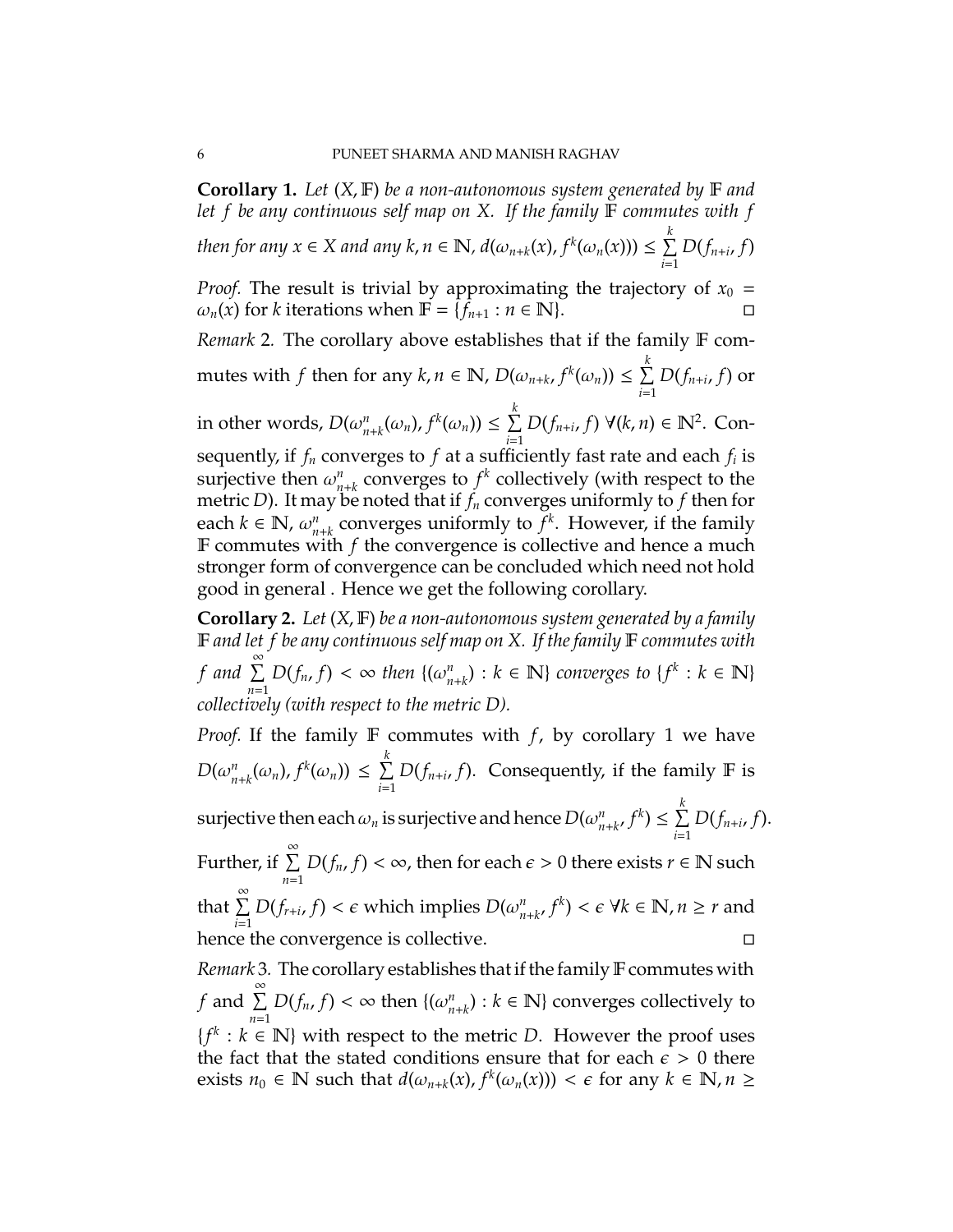$n_0$  and  $x \in X$ , which in turn ensures the collective convergence. Conversely, if  $\{\omega_n^n\}$  $h_{n+k}$  : *k* ∈ N} converges collectively then for each  $\epsilon > 0$  there exists  $n_0 \in \mathbb{N}$  such that  $D(\omega_n^n)$  $\sum_{n+k'}^{n} f^{k}$  <  $\epsilon$  for all  $k \in \mathbb{N}$  and  $n \geq n_0$ . Further, if each  $f_i$  is surjective then  $\omega_n$  are surjective and hence  $d(\omega_{n+k}^n(\omega_n(x)), f^k(\omega_n(x))) < \epsilon$  for all  $x \in X$ ,  $k \in \mathbb{N}$  and  $n \ge n_0$  or  $d(\omega_{n+k}(x), f^n(\omega_n(x))) < \epsilon$  for all  $x \in X$ ,  $k \in \mathbb{N}$  and  $n \geq n_0$  and hence two statements are equivalent.

**Proposition 2.** *Let* (*X*, F) *be a non-autonomous system generated by a family* <sup>F</sup> *commuting with f . If* <sup>P</sup><sup>∞</sup> *n*=1  $D(f_n, f) < \infty$  then  $(X, f)$  is equicontin $uous \Rightarrow (X, \mathbb{F})$  *is equicontinuous. Further, if*  $f_i$ *'s are bijective then,*  $(X, \mathbb{F})$ *is equicontinuous*  $\Rightarrow$   $(X, f)$  *is equicontinuous.* 

*Proof.* Let  $(X, f)$  be equicontinuous and let  $\epsilon > 0$  be given. By equicontinuity, there exists  $\delta > 0$  such that  $d(x, y) < \delta$  implies  $d(f^n(x), f^n(y)) < \delta$ ǫ  $\frac{\epsilon}{3}$  for all  $n \in \mathbb{N}$ . As  $\sum_{n=1}^{\infty}$ *n*=1  $D(f_n, f) < \infty$ , choose  $r \in \mathbb{N}$  such that  $\sum^{\infty}$  $\sum_{n=r} D(f_n, f) < \frac{\epsilon}{3}$  $\frac{\epsilon}{3}$  and hence for any  $x \in X$ , by corollary 1 we have,  $d(\omega_{r+k}(x), f^k(\omega_r(x))) < \sum_k^k$ *i*=1  $D(f_{r+i}, f) < \frac{\epsilon}{3}$  $\frac{\epsilon}{3}$ . As  $\omega_r$  is continuous, choose  $\eta_r > 0$  such that  $d(x, y) < \eta_r$  implies  $d(\omega_r(x), \omega_r(y)) < \delta$  and hence  $d(f^k(\omega_r(x)), f^k(\omega_r(y))) < \frac{\epsilon}{3}$  $\frac{2}{3}$  for all  $k \in \mathbb{N}$ . By triangle inequality,  $d(x, y) < \eta_r$  implies  $d(\omega_{r+k}(x), \omega_{r+k}(y)) < \epsilon$  for all  $k \in \mathbb{N}$  or  $d(\omega_k(x), \omega_k(y)) < \epsilon$  $\epsilon$  for all  $k \ge r + 1$ . Further, as  $\{\omega_1, \omega_2, \dots, \omega_r\}$  is a finite set, there exists  $\eta'_r > 0$  such that  $d(x, y) < \eta'_r$  forces  $d(\omega_i(x), \omega_i(y)) < \epsilon$  for  $i = 1, 2, ..., r$ and hence choosing  $\eta = \min\{\eta_r, \eta'_r\}$  ensures equicontinuity of  $(X, \mathbb{F})$ .

Conversely, let  $f_i$ 's be bijective and let  $\epsilon > 0$  be given. By equicontinuity of  $(X, F)$ , there exists  $\delta > 0$  such that  $\tilde{d}(x, y) < \delta$  implies  $d(\omega_n(x), \omega_n(y)) < \frac{\epsilon}{3}$  $\frac{\epsilon}{3}$  for all  $n \in \mathbb{N}$ . As  $\sum_{n=1}^{\infty}$ *n*=1 *D*( $f_n$ ,  $f$ ) < ∞, choose  $r \in \mathbb{N}$ such that  $\sum^{\infty}$  $\sum_{n=r} D(f_n, f) < \frac{\epsilon}{3}$  $\frac{\epsilon}{3}$ . Also bijectivity of  $f_i$  implies  $\omega_r$  is a homeomorphism and thus there exists  $\eta_r > 0$  such that  $d(x, y) < \eta_r$  implies  $d(\omega_r^{-1}(x), \omega_r^{-1}(y)) < \delta$ . Let  $x, y \in X$  such that  $d(x, y) < \eta_r$ . Let  $x_r = \omega_r^{-1}(x)$  and  $y_r = \omega_r^{-1}(y)$ . It may be noted that  $d(f^k(x), f^k(y)) =$  $d(f^k(\omega_r(x_r)), f^k(\omega_r(y_r))) \leq d(f^k(\omega_r(x_r)), \omega_{r+k}(x_r)) + d(\omega_{r+k}(x_r), \omega_{r+k}(y_r)) +$  $d(\omega_{r+k}(y_r), f^k(\omega_r(y_r))).$  By corollary 1,  $d(\omega_{r+k}(x_r), f^k(\omega_r(x_r))) \leq \sum_{r=1}^k \frac{1}{r}$ *i*=1  $D(f_{r+i}, f)$  <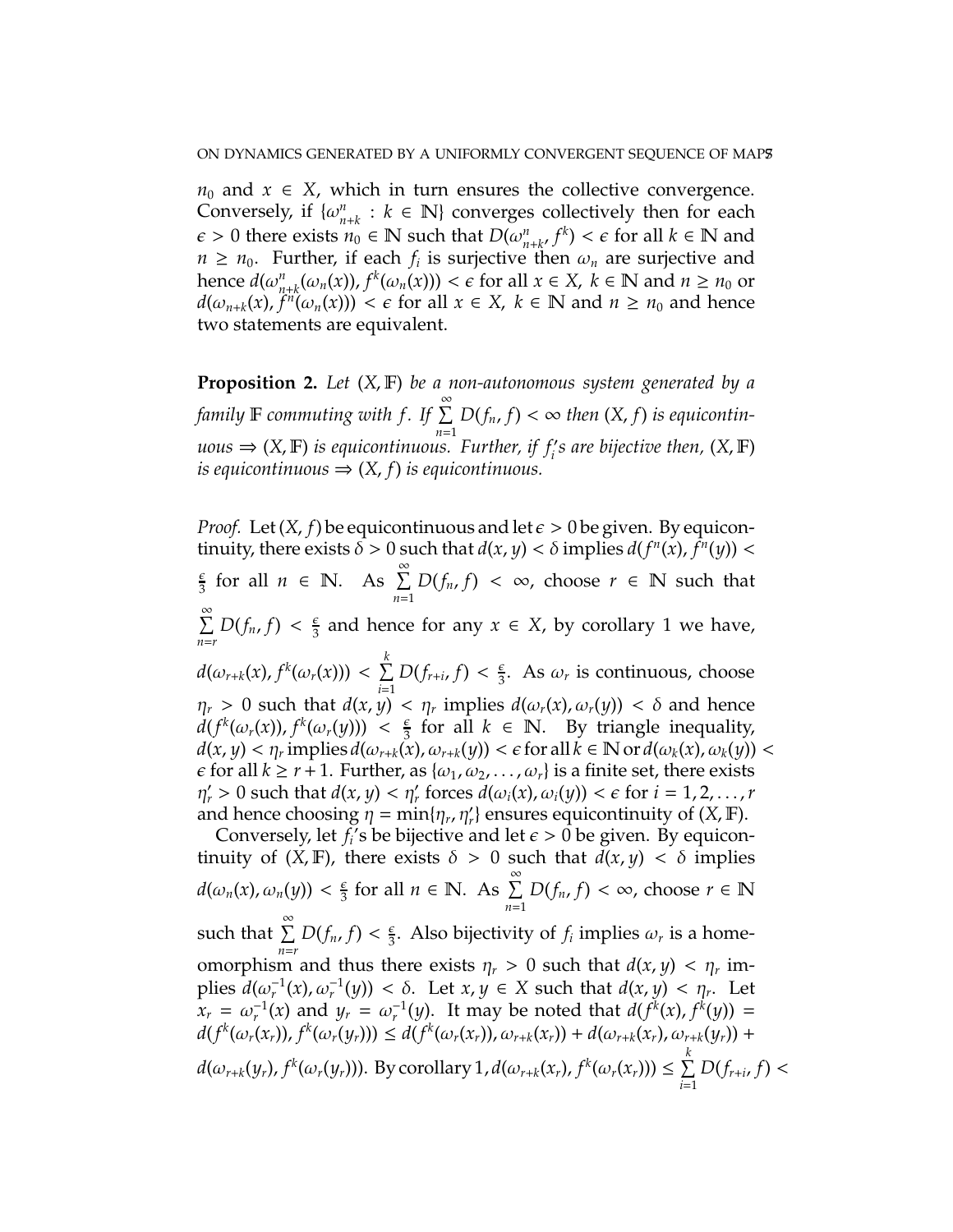ǫ  $\frac{\epsilon}{3}$  and  $d(\omega_{r+k}(y_r), f^k(\omega_r(y_r))) \leq \sum_{r=1}^k$ *i*=1  $D(f_{r+i}, f) < \frac{\epsilon}{3}$  $\frac{\epsilon}{3}$ . Also  $d(x, y) < \eta_r$  im $p$ lies  $d(x_r, y_r) < \delta$  and hence by equicontinuity we have  $d(\omega_{r+k}(x_r), \omega_{r+k}(y_r)) <$ ǫ  $\frac{\epsilon}{3}$ . By triangle inequality  $d(f^k(\omega_r(x_r)), f^k(\omega_r(y_r))) < \epsilon \text{ or } d(f^k(x), f^k(y)) < \epsilon$  $\epsilon$ . As the proof holds for any  $k \in \mathbb{N}$ ,  $(X, f)$  is equicontinuous.  $\Box$ 

*Remark* 4*.* The above result establishes the relation between equicontinuity of the two systems  $(X, f)$  and  $(X, F)$ . While a "sufficiently fast rate of convergence" is enough to establish the equicontinuity of  $(X, \mathbb{F})$  from equicontinuity of  $(X, f)$ , the proof uses additional assumption of bijectivity of the generating functions *f<sup>i</sup>* to establish the converse. However, it may be noted that the converse part does not use the bijectivity completely and the result holds good under a much weaker assumption. In particular, if every pair of nearby points can be obtained from nearby points, a similar proof of the converse holds good and the equicontinuity of the two systems is still equivalent. We say that a system  $(X, F)$  exhibits "nearness criteria" if for each  $\epsilon > 0$ , there exists  $\delta > 0$ , such that for every pair of points *x*, *y* ∈ *X* with *d*(*x*, *y*) <  $\delta$ , there exists *u*, *v* ∈ *X* and *r* ∈ **N** such that  $\omega_r(u) = x$ ,  $\omega_r(v) = y$  and  $d(u, v) < \epsilon$ . The definition is analogous to the continuity of the inverse and is equivalent to continuity of each fibre of the inverse. In view of this definition, the above result yields the following corollary.

**Corollary 3.** *Let* (*X*, F) *be a non-autonomous system generated by a family*  $\mathbb F$  commuting with f. If (X,  $\mathbb F$ ) satisfies nearness criteria and  $\stackrel{\infty}{\Sigma}$ *n*=1  $D(f_n, f)$ ∞ *then* (*X*, *f*) *is equicontinuous* ⇔ (*X*, F) *is equicontinuous.*

**Proposition 3.** *Let* (*X*, F) *be a non-autonomous system generated by a*  $\overline{\mathcal{S}}$  *sequence*  $\mathbb F$  *commuting with*  $f$ *.* If  $\sum^{\infty}$ *n*=1  $D(f_n, f) < \infty$  then  $(X, f)$  is minimal ⇔ (*X*, F) *is minimal.*

*Proof.* Let  $(X, f)$  be minimal and let  $x \in X$ . Let *U* be any non-empty open set in *X*. Choose  $u \in U$  and  $\varepsilon > 0$  such that  $S(u, \varepsilon) \subset U$ . As  $\bar{\hat{\Sigma}}$ *n*=1  $D(f_n, f) < \infty$ , there exists  $r \in \mathbb{N}$  such that  $\sum_{n=r}^{\infty} D(f_n, f) < \frac{\epsilon}{2}$  $\frac{\epsilon}{2}$ . As  $(X, f)$  is minimal, orbit of  $\omega_r(x)$ (under *f*) is dense in *X* and there exists  $k \in \mathbb{N}$  such that  $f^k(\omega_r(x)) \in S(u, \frac{\epsilon}{2})$  $\frac{\varepsilon}{2}$ ). Also by corollary 1,  $d(\omega_{r+k}(x), f^k(\omega_r(x))) \leq \sum_k^k$ *i*=1  $D(f_{r+i}, f) < \frac{\epsilon}{2}$  $\frac{\epsilon}{2}$ . Thus, by triangle inequality,  $d(\omega_{r+k}(x), u) \leq d(\omega_{r+k}(x), f^k(\omega_r(x))) + d(f^k(\omega_r(x)), u) < \epsilon$  and hence  $\omega_{r+k}(x) \in S(u,\epsilon) \subset U$ . As the proof holds good for any non-empty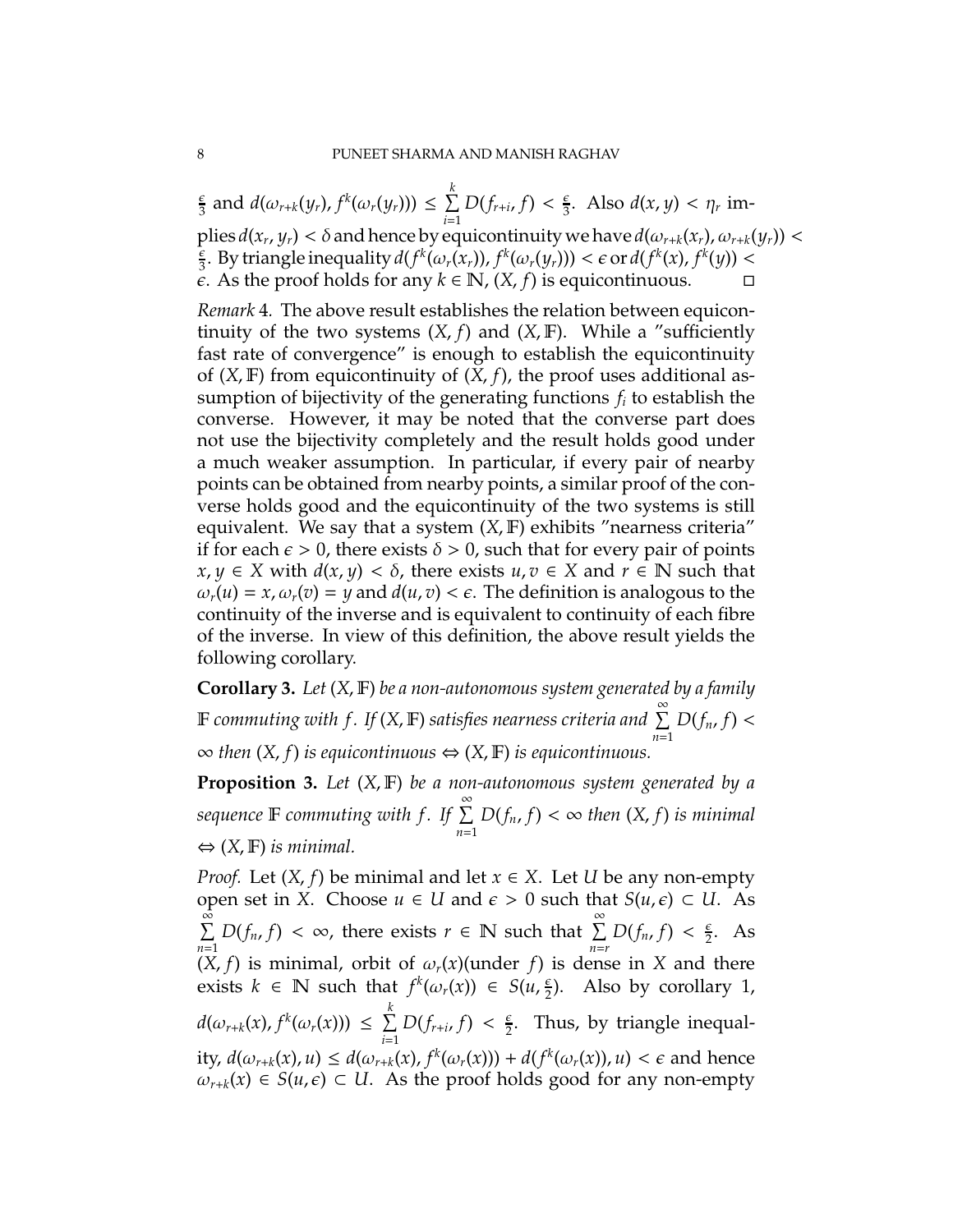open set *U* of *X*, orbit of *x* (under F) is dense in *X*. As the proof holds good for any *x* ∈ *X* we establish that  $(X, \mathbb{F})$  is minimal.

Conversely, let  $(X, F)$  be minimal and let  $x \in X$ . Let *U* be any nonempty open set in *X*. Choose  $u \in U$  and  $\epsilon > 0$  such that  $S(u, \epsilon) \subset U$ . As  $\sum_{n=1}^{\infty}$ *n*=1  $D(f_n, f) < \infty$ , there exists  $r \in \mathbb{N}$  such that  $\sum_{n=r}^{\infty} D(f_n, f) < \frac{\epsilon}{2}$  $\frac{\epsilon}{2}$ . As (*X*, **F**) is minimal, orbit of any  $y \in \omega_r^{-1}(x)$  (under **F**) is dense in *X* and hence intersects  $S(u, \frac{\epsilon}{2})$  $\frac{\varepsilon}{2}$ ). Further, as the orbit intersects *S*(*u*, *n*) for each  $\eta$ , the set  $\{n : \omega_n(y) \in S(u, \frac{\epsilon}{2})\}$  $\left\{\frac{\epsilon}{2}\right\}$  is infinite and there exists  $k \in \mathbb{N}$ such that  $\omega_{r+k}(y) \in S(u, \frac{\epsilon}{2})$  $\frac{\varepsilon}{2}$ ). Also by corollary 1,  $d(\omega_{r+k}(y), f^k(\omega_r(y))) \le$  $\sum^k$ *i*=1  $D(f_{r+i}, f) < \frac{\epsilon}{2}$  $\frac{\epsilon}{2}$  and hence by triangle inequality,  $d(f^k(\omega_r(y)), u) < \epsilon$ or  $d(f^k(x), u) < \epsilon$  and hence  $f^k(x) \in U$ . As the proof holds good for any non-empty open set *U*, orbit of *x*(under *f*) is dense in *X*. As the proof holds good for any  $x \in X$ ,  $(X, f)$  is minimal.

**Proposition 4.** *Let* (*X*, F) *be a non-autonomous system generated by a family* <sup>F</sup> *of feeble open maps commuting with f . If* <sup>P</sup><sup>∞</sup> *n*=1  $D(f_n, f) < \infty$  then  $(X, f)$  *is transitive* ⇔  $(X, F)$  *is transitive.* 

*Proof.* Let  $\epsilon > 0$  be given and let  $U = S(x, \epsilon)$  and  $V = S(y, \epsilon)$  be two non-empty open sets in *X*. As  $\sum^{\infty}$ *n*=1  $D(f_n, f) < \infty$ ,  $\exists r \in \mathbb{N}$  such that  $\sum^{\infty}$  $\sum_{n=r} D(f_n, f) < \frac{\epsilon}{2}$  $\frac{\epsilon}{2}$ . As the family **F** is feeble open, *int*( $\omega_r(U)$ ) is nonempty open and thus by transitivity of  $(X, f)$ , for open sets  $U' =$ *int*( $\omega_r(U)$ ) and  $V' = S(y, \frac{\epsilon}{2})$  $\frac{1}{2}$ ) there exists *m*  $\in$  N such that  $f^m(U') \cap V' \neq$  $\phi$ . Consequently there exists  $u' \in U'$  such that  $f^m(u') \in V'$ . Further, as  $U' = int(\omega_r(U))$ , there exists  $u \in U$  such that  $u' = \omega_r(u)$  and hence  $f^m(\omega_r(u)) \in V'.$ 

Also, from corollary 1, we have  $d(\omega_{m+r}(u), f^m(\omega_r(u))) \leq \sum^m$ *i*=1  $D(f_{r+i}, f)$  <  $\epsilon$  $\frac{\epsilon}{2}$ . By triangle inequality  $d(y, \omega_{m+r}(u)) < \epsilon$  and hence  $\omega_{m+r}(u) \cap V \neq \phi$ . As the proof holds for any pair of non-empty open sets  $S(x, \epsilon)$ ,  $S(y, \epsilon)$ in *X*, the proof holds for any pair of non-empty open sets in *X*. Hence (*X*, F) is transitive.

Conversely, let  $\epsilon > 0$  be given and let  $S(x, \epsilon)$  and  $S(y, \epsilon)$  be two non-empty open sets in *X*. As  $\sum_{n=1}^{\infty}$ *n*=1 *D*( $f_n$ ,  $f$ ) < ∞, choose  $r \in \mathbb{N}$  such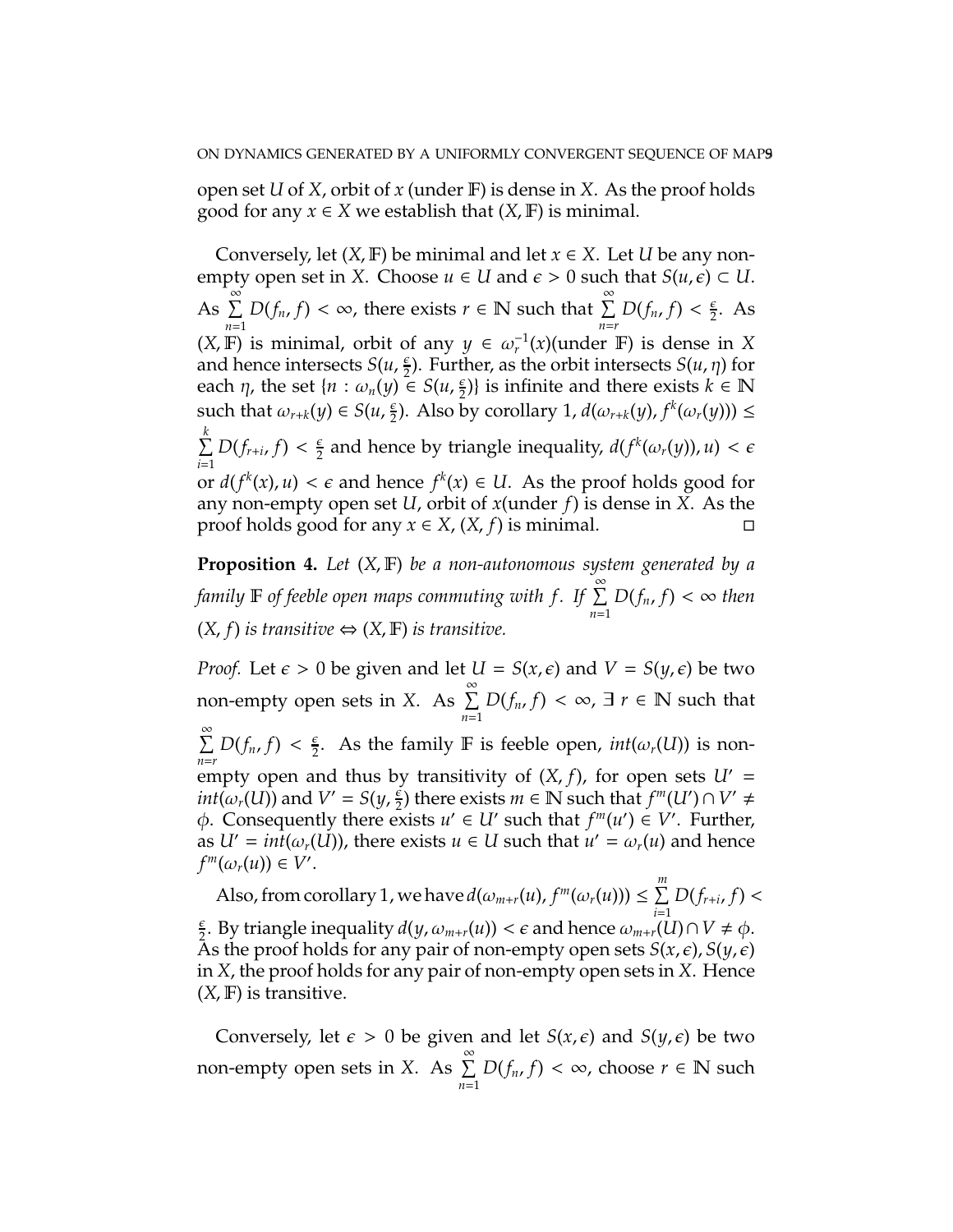that  $\sum^{\infty}$  $\sum_{n=r} D(f_n, f) < \frac{\epsilon}{2}$  $\frac{\epsilon}{2}$ . Further, transitivity of a system forces any open set *U* to visit  $S(y, \frac{1}{m})$  $\frac{1}{m}$ ) for each *m* and hence the set of times when any non-empty open set *U* visits  $S(y, \epsilon)$  is infinite. Applying transitivity to open sets  $U = \omega_r^{-1}(S(x, \epsilon))$  and  $V = S(y, \frac{\epsilon}{2})$  $\frac{e}{2}$ ) we can choose *k* such that  $\omega_{r+k}(U) \cap V \neq \emptyset$ . Consequently, there exists  $u \in U$ such that  $d(\omega_{r+k}(u), y) < \frac{\epsilon}{2}$  $\frac{\varepsilon}{2}$ . Also by corollary 1,  $d(\omega_{r+k}(u), f^k(\omega_r(u)))$  <  $\sum^k$ *i*=1  $D(f_{r+i}, f) < \frac{\epsilon}{2}$  $\frac{\epsilon}{2}$  and hence by triangle inequality  $d(y, f^k(\omega_r(u))) < \epsilon$ . As  $\omega_r(u) \in S(x, \epsilon)$  we have  $f^k(S(x, \epsilon)) \cap S(y, \epsilon) \neq \phi$ . As the proof holds for any choice of non-empty open sets  $S(x, \epsilon)$  and  $S(y, \epsilon)$ , the system  $(X, f)$  is transitive.

*Remark* 5*.* The above proofs establish the equivalence of properties like equicontinuity (minimality and transitivity) for the two systems under the stated conditions. However, the proof uses the identity

 $D(\omega_{n+k}, f^k(\omega_n)) < \sum_{n=1}^\infty$ *i*=1  $D(f_{n+i}, f)$   $\forall k, n \in \mathbb{N}$  to establish the results. Con-

sequently, the proof utilizes the collective convergence of the sequences {(ω *n*  $h_{n+k}^n$ :  $k \in \mathbb{N}$  and does not make use of the commutativity condition or the rate of convergence of the sequence (*fn*) explicitly. Hence the established results hold good under a weaker assumption of collective convergence. Thus, the conditions imposed are sufficient in nature and similar conclusions can hold good even in absence of these conditions. We now give some examples in support of our claim.

**Example 1.** Let  $X = S^1$  be the unit circle and  $\alpha \in \mathbb{R}$  be an irrational. For  $\mathcal{E}$ *each*  $n \in \mathbb{N}$ , let  $f_n : S^1 \to S^1$  be defined as

$$
f_n(\theta) = \begin{cases} \theta + \alpha + \frac{2}{n+1} & 0 \le \theta \le 1 \text{ if } n \text{ is odd} \\ \theta + \alpha - \frac{2}{n} & 0 \le \theta \le 1 \text{ if } n \text{ is even} \end{cases}
$$

 $\int_{0}^{\infty}$   $\int_{0}^{\infty}$   $\int_{0}^{\infty}$   $\int_{0}^{\infty}$   $\int_{0}^{\infty}$   $\int_{0}^{\infty}$  *Then*  $f_n$  *converges uniformly to an irrational rotation and*  $\sum_{n=1}^{\infty}$ *D*(*fn*, *f*) *is*

*n*=1 *infinite. However, as*  $\omega_{2n}$  *rotates the point theta by*  $2n\alpha$ *, both*  $(X, \mathbb{F})$  *and* (*X*, *f*) *are minimal although the sequence does not converge at su*ffi*ciently fast rate. As the system* (*X*, F) *is equicontinuous (transitive), the example shows that rate of convergence is not a necessary condition for properties like equicontinuity (minimality or transitivity) to be equivalent for the two systems.*

**Example 2.** Let  $X = \{0, 1\}^N$  be the collection of all one-sided sequences *of* 0 *and* 1*.* For any  $x, y \in X$ ,  $d(x, y) = \frac{1}{k}$ *k (where k is the least positive*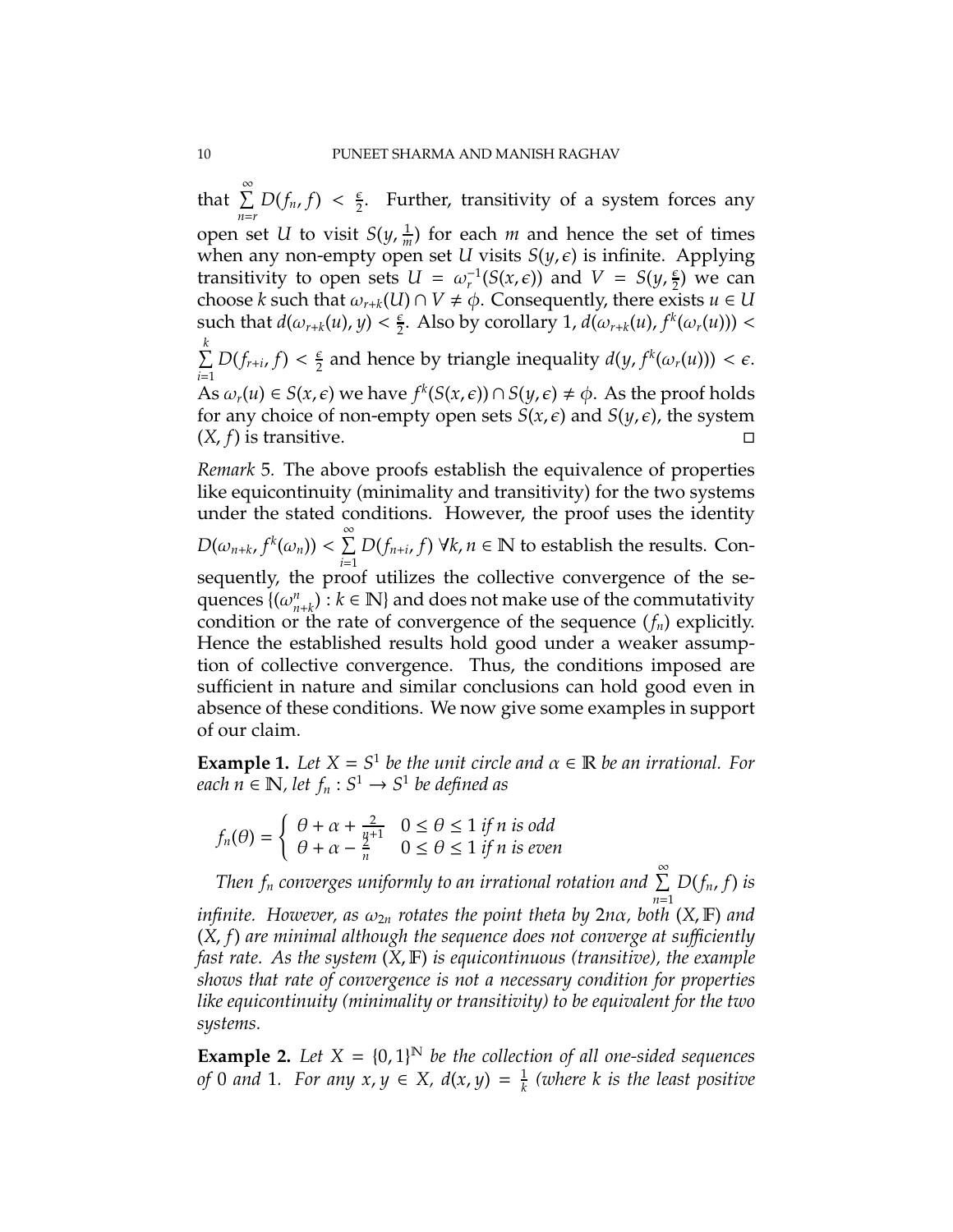*integer satisfying*  $x_k \neq y_k$ *) defines a metric on X and generates the product topology.* For each  $n \in \mathbb{N}$  *define*  $\phi_n : X \to X$  *be defined as*  $\phi_n(x) = y_n$ *(where y<sup>n</sup> is obtained by deleting n-th entry from the sequence x) and let*  $f: X \to X$  *be defined as*  $f(x) = x + (100 \dots)$ *. Let*  $\mathbb{F} = \{f_n = f \circ \phi_n : n \in \mathbb{N}\}.$ *Then, f<sub>n</sub>* converges uniformly to f and ∑ *n*=1 *D*(*fn*, *f*) *is infinite. Further, the family* F *does not commute with f and hence the system does not satisfy any of the imposed conditions. However, both* (*X*, F) *and* (*X*, *f*) *are minimal (equicontinuous) and hence the properties are preserved in the absence of imposed conditions.*

*Remark* 6*.* The above examples show that equicontinuity (minimality and transitivity) of the two systems can be equivalent without the imposed conditions. However, collective convergence plays a vital role in establishing the equivalence and is needed for the proofs to hold good. It may be noted that as  $D(\omega_{n+r+1}^n, f^{r+1}) = D(f_{n+r+1}(\omega_{n+r}^n), f(f^r)) \le$  $D(f_{n+r+1}(\omega_{n+r}^n), f(\omega_{n+r}^n)) + D(f(\omega_{n+r}^n), f(f^r)),$  if f is an isometry then under "fast convergence" of (*fn*), the notion of uniform convergence implies (and hence is equivalent to) the notion of collective convergence. Consequently, if *f* is an isometry, the proofs establishing equivalence of equicontinuity (minimality and transitivity) hold good in the absence of "commutative condition" and hence the dynamical behavior of the two systems is equivalent in this sense. Thus we get the following results.

**Proposition 5.** *Let* (*X*, F) *be a non-autonomous system generated by a family* F *and let f be any continuous self map on X. If f is an isometry* and  $\sum^{\infty}$ *n*=1 *D*(*f<sub>n</sub>*, *f*) <  $\infty$  *then* {( $\omega_{n+k}^n$ ) : *k* ∈ **N**} *converges to* {*f*<sup>*k*</sup> : *k* ∈ **N**} *collectively (with respect to the metric D).*

*Proof.* We first prove that if *f* is an isometry then  $D(\omega_{n+k}^n, f^k) \leq$  $\sum^k$ *i*=1 *D*(*f<sub>n+i</sub>*, *f*). As  $\omega_{n+1}^n = f_{n+1}$ ,  $D(\omega_{n+1}^n, f) = D(f_{n+1}, f)$  and hence the result is true for  $k = 1$ . It may be noted that  $D(\omega_{n+r+1}^n, f^{r+1}) =$  $D(f_{n+r+1}(\omega_{n+r}^n),f(f^r)) \leq D(f_{n+r+1}(\omega_{n+r}^n),f(\omega_{n+r}^n)) + D(f(\omega_{n+r}^n),f(f^r)) \leq$  $D(f_{n+r+1}, f) + D(\omega_{n+r}^n, f^r)$  (as *f* is an isometry). Thus if the claim holds for  $k = r$  then,  $D(\omega_{n+r+1}^n, f^{r+1}) \le \sum_{i=1}^{r+1}$ *i*=1  $D(f_{n+i}, f)$  and hence  $D(\omega_n^n)$  $_{n+k}^n$  $f^k$ )  $\leq$  $\sum^k$ *i*=1 *D*( $f_{n+i}$ ,  $f$ ) for any  $k \in \mathbb{N}$ . As  $\sum_{n=1}^{\infty}$ *n*=1  $D(f_n, f) < \infty$ , for any  $\epsilon > 0$ , there exists  $n_0 \in \mathbb{N}$  such that  $\sum_{n=1}^{\infty}$  $\sum_{i=1}$   $D(f_{n_0+i}, f) < \epsilon$ . Consequently,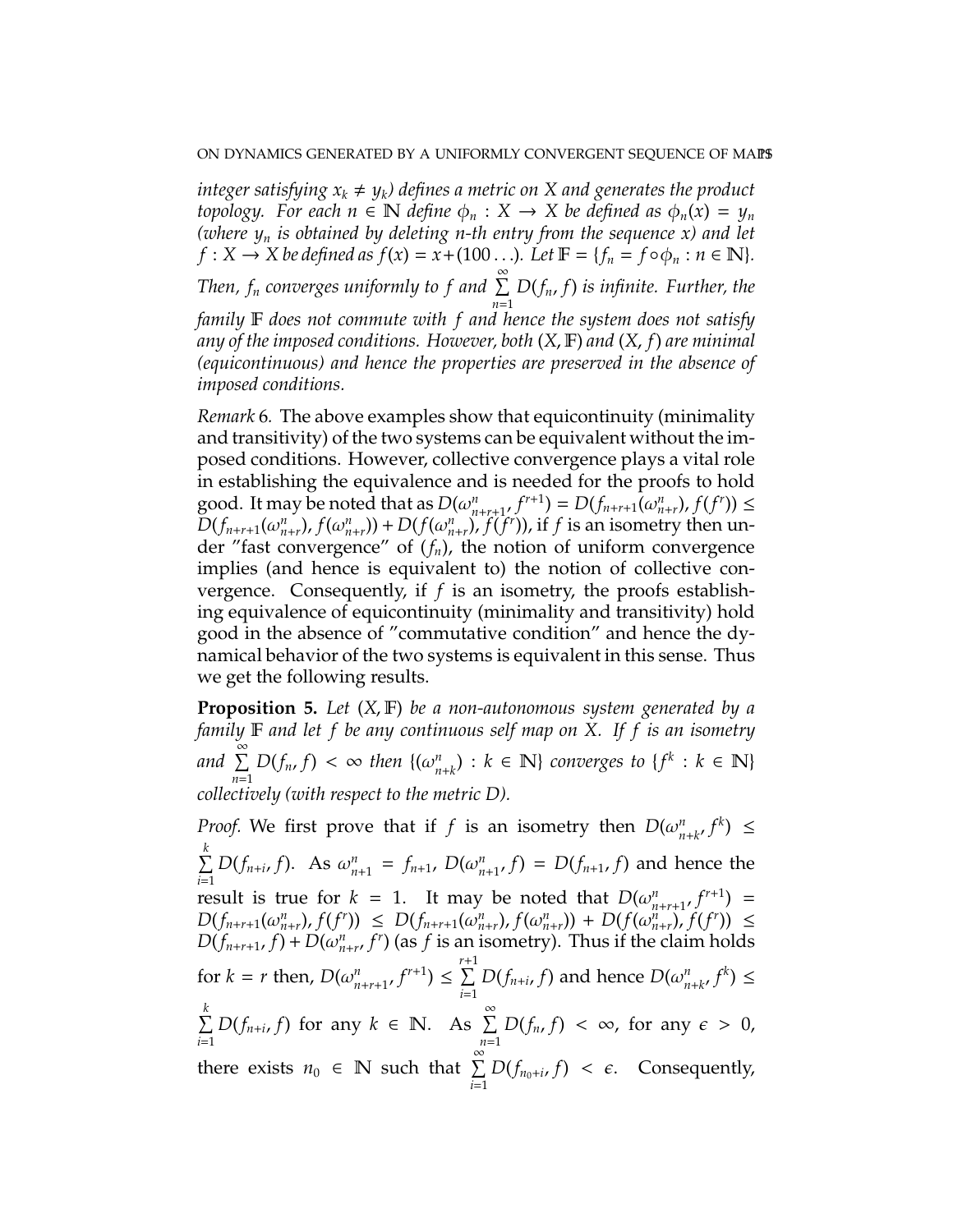*D*( $\omega_{n+k}^n$ ,  $f^k$ ) <  $\epsilon$  ∀ $k \in \mathbb{N}$ ,  $n \ge n_0$  and hence the family { $(\omega_{n+k}^n) : k \in \mathbb{N}$ } converges collectively to  $\{f^k : k \in \mathbb{N}\}\$  (with respect to the metric *D*). □

**Corollary 4.** *Let* (*X*, F) *be a non-autonomous system generated by a family* F. If f is an isometry and  $\sum^{\infty}$ *n*=1  $D(f_n, f) < \infty$  then  $(X, f)$  exhibits equiconti*nuity (minimality)*  $\Leftrightarrow$  (X, F) *exhibits the same. Further, if* F *is feeble open then*  $(X, f)$  *is transitive*  $\Leftrightarrow$   $(X, \mathbb{F})$  *is transitive.* 

*Remark* 7*.* The above result establishes that if *f* is an isometry and *fn*'s converge to *f* at a "sufficiently fast rate" then uniform convergence is equivalent to "collective convergence", which in general is a stronger notion of convergence. It may be noted that the above proof holds good when *f* does not expand any region in the space i.e., $d(f(x), f(y) ≤ d(x, y) \forall x, y ∈ X$  and hence equivalence of uniform convergence with collective convergence is established for a larger class of maps. Consequently, if *f* is "shrinking" (does not expand any region of the space) and  $f_n$ 's converge to  $f$  at a sufficiently fast rate then properties like equicontinuity, minimality and transitivity are equivalent for the two sysyems. Hence we get the following corollary.

**Corollary 5.** *Let* (*X*, F) *be a non-autonomous system generated by a family* F. If f is shrinking and  $\sum^{\infty}$ *n*=1 *D*(*fn*, *f*) < ∞ *then* (*X*, *f*)*exhibits equicontinuity* (*minimality*)  $\Leftrightarrow$  (*X*, **F**) *exhibits the same. Further, if* **F** *is feeble open then*  $(X, f)$  *is transitive*  $\Leftrightarrow$   $(X, F)$  *is transitive.* 

*Remark* 8*.* The above proof establishes equivalence of properties like equicontinuity (minimality and transitivity) in the absence of commutativity condition. However, the proof requires the limit map *f* to be an isometry (shrinking) which ensures collective convergence and hence establishes the equivalence of mentioned dynamical properties for the two systems. It may be noted that to establish the equivalence of transitivity for the two systems, the proof requires the family  $\mathbb F$  to be feeble open (along with collective convergence of (ω *n*  $n_{n+k}^{(n)}$ ). However, the converse part does not use the feeble openness of the maps *f<sup>n</sup>* and hence transitivity of the non-autonomous system is carried forward to  $(X, f)$  even when the family  $F$  is not feeble open. Further, if  $N_f(U, V)/N_F(U, V)$  denotes the set of times when an open set U visits *V* under *f*/F, the proof establishes that for each pair of open sets *U*, *V*, there exists a pair of open sets *U*′ , *V* ′ of open sets such that the set of times of interactions of *U* and *V* under F contains the translates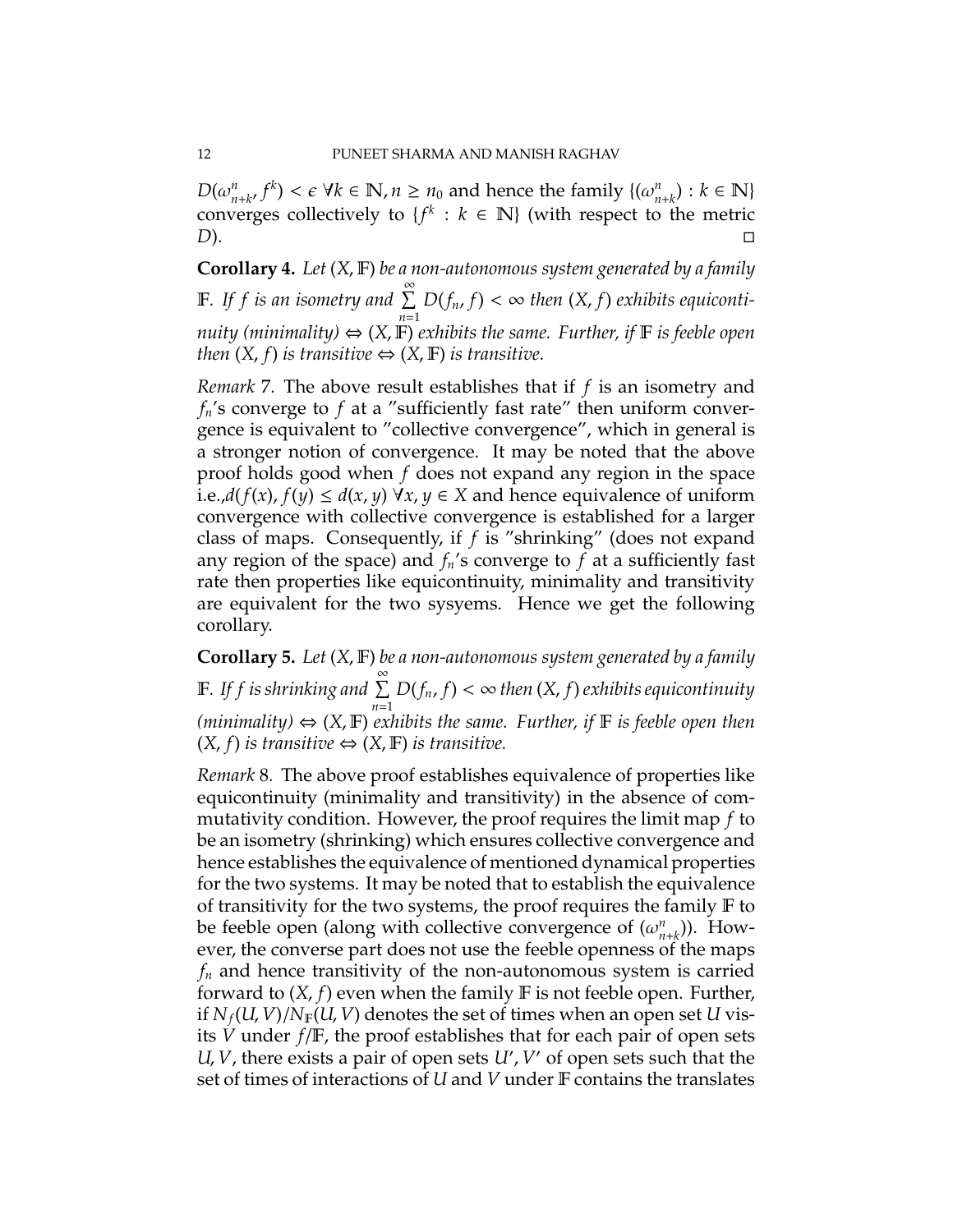(by a fixed number depending on the diameter of open sets and the rate of convergence) of set of times of interactions of *U*′ and *V* ′ under *f*(and vice-versa). As the argument depends on the diameter of open sets and not on open sets themselves, a argument similar to above holds good for two pairs  $U_1$ ,  $U_2$  and  $V_1$ ,  $V_2$  of non-empty open sets in *X* and hence weakly mixing is also equivalent for the two systems. We include the proof for the sake of completion.

**Proposition 6.** *Let* (*X*, F) *be a non-autonomous system generated by a family* <sup>F</sup> *of feeble open maps commuting with f . If* <sup>P</sup><sup>∞</sup> *n*=1  $D(f_n, f) < \infty$  then  $(X, f)$  *is weakly mixing* ⇔  $(X, F)$  *is weakly mixing.* 

*Proof.* Let *U*1, *U*<sup>2</sup> and *V*1, *V*<sup>2</sup> be a pair of two non-empty open sets in *X*. Without loss of generality, let  $U_i = S(u_i, \epsilon)$   $V_i = S(v_i, \epsilon)$  for  $i = 1, 2$ . As  $\sum^{\infty}$ *n*=1  $D(f_n, f) < \infty$ ,  $\exists r \in \mathbb{N}$  such that  $\sum_{n=r}^{\infty} D(f_n, f) < \frac{\epsilon}{2}$  $\frac{\epsilon}{2}$ . As  $f_i$  are feeble open  $U'_{i}$  =int( $\omega_{r}(U_{i})$ ) is open, applying weak mixing of *f* to pairs  $\overline{U'_1}$ ,  $U'_2$  and  $V'_1$  $'_{1'}V'_{2'}$  $\frac{7}{2}$  (where  $\bar{V}_i'$  $S(v_i, \frac{\epsilon}{2})$  $(\frac{\epsilon}{2})$ ), there exists  $k \in \mathbb{N}$  such that  $f^k(U'_i) \cap V'_i$  $\gamma$ <sup>*i*</sup>  $\neq$   $\phi$ . A proof similar to the transitive case establishes existence of  $u_i \in U_i$  such that  $\omega_{k+r}(u_i) \in V_i$  for  $i = 1, 2$  and hence the system  $(X, F)$  is weakly mixing.

Conversely, let  $\epsilon > 0$  be given and let  $U_1$ ,  $U_2$  and  $V_1$ ,  $V_2$  be two nonempty open sets in *X*. Once again, as  $\sum_{n=1}^{\infty}$ *n*=1 *D*( $f_n$ ,  $f$ ) < ∞, ∃  $r \in \mathbb{N}$  such that  $\sum^{\infty}$  $\sum_{n=r} D(f_n, f) < \frac{\epsilon}{2}$  $\frac{\epsilon}{2}$ . Further, continuity of  $\omega_r$  implies  $U'_i = \omega_r^{-1}(U_i)$ is open in *X*. Applying weak mixing of the system (*X*, F) to pairs of open sets  $U'_1$ ,  $U'_2$  and  $V'_1$  $V_1'$ ,  $V_2'$  $\frac{1}{2}$  (where  $\overline{V_i'}$  $S(v_i, \frac{\epsilon}{2})$  $(\frac{\epsilon}{2})$ ), a proof similar to the transitive case establishes existence of  $u_i \in U_i$  and  $k \in \mathbb{N}$  such that *f*<sup>*k*</sup>(*u*<sub>*i*</sub>) ∈ *V*<sub>*i*</sub> and hence (*X*, *f*) is weakly mixing.  $□$ 

*Remark* 9*.* The above result generalises proposition 4 and establishes the equivalence of weakly mixing for the two systems under stated conditions. As a result, feeble openness of *fn*'s is redundant for the converse part and hence the proof holds good even when the maps *f<sup>n</sup>* generating the non-autonomous system are not feeble open. It may be noted that if *f* is topologically mixing map then for any nonempty open set *U*,  $\lim_{n\to\infty} f^n(U) = X$ . Consequently, there exists  $\epsilon > 0$ such that if *U* is open set such that  $D_H(U, X) < \epsilon$  then  $D_H(f(U), X) < \epsilon$ (proof follows from the fact that if *U* is big enough then it cannot shrink significantly as *f* is topological mixing). Consequently, as *f<sup>n</sup>* converges uniformly to *f*, there exists  $n_1 \in \mathbb{N}$  such that if *U* is open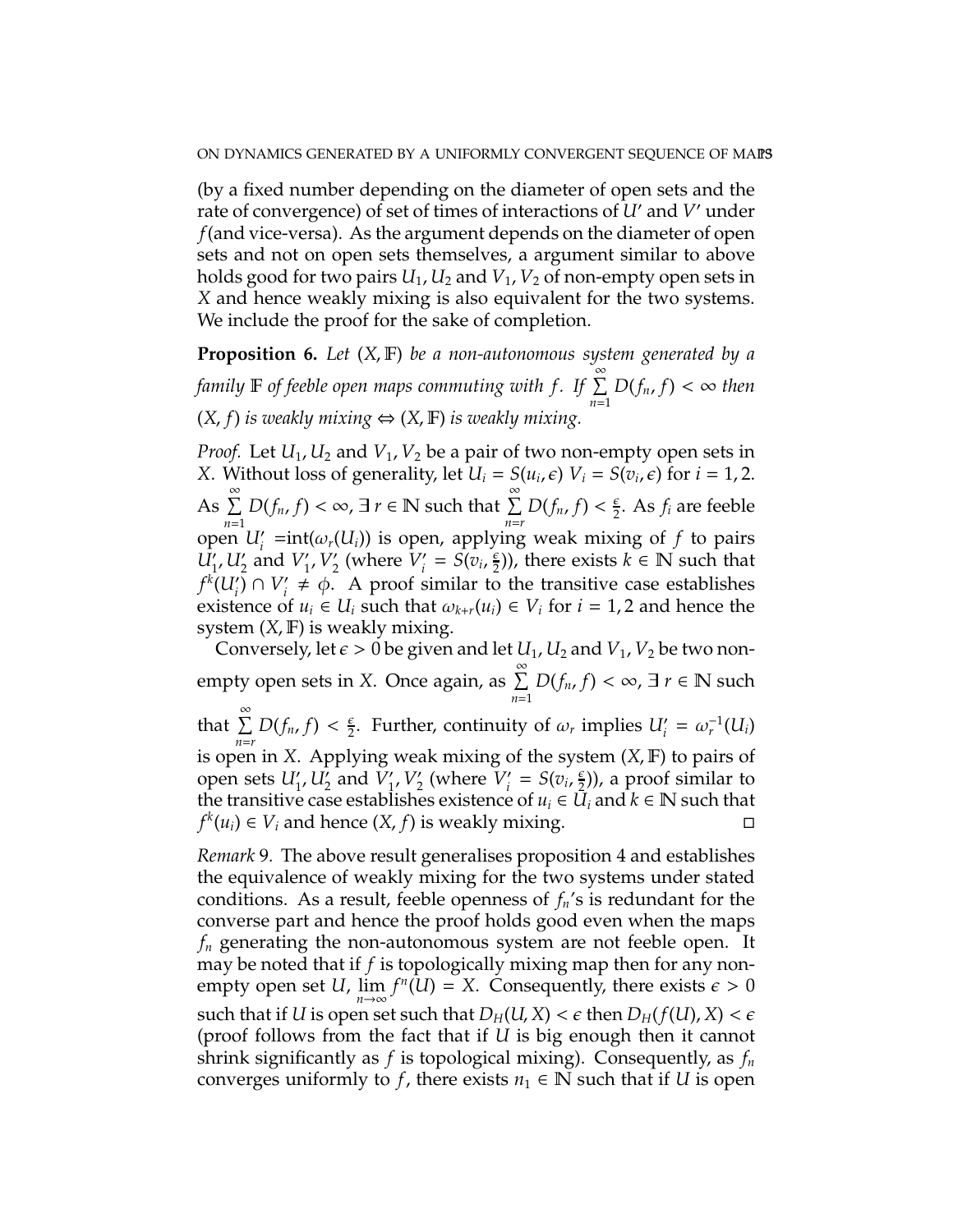set such that  $D_H(U, X) < \epsilon$  then  $D_H(f_n(U), X) < \epsilon$  for all  $n \geq n_1$ . As *f* is topological mixing there exists  $k_0 \in \mathbb{N}$  such that  $D_H(f^n(U), X) <$  $\varepsilon \forall n \geq k_0$ . Further,  $\omega_n^n$  $\sum_{n+k_0}^{n}$  converges to  $f^{k_0}$  and hence there exists  $n_2 \in \mathbb{N}$ such that  $D(\omega_{n+k_0}^n, f^{k_0}) < \epsilon \ \forall n \geq n_2$ . Thus if  $r = \max\{n_1, n_2\}$  then for any  $k \geq k_0$ ,  $n \geq r$ , triangle inequality ensures that  $D_H(\omega_n^n)$  $n_{n+k}(U), f^k(U)) < 2\epsilon.$ As the argument holds for a sequence of smaller  $\epsilon_n > 0$  ( $\epsilon_n \to 0$ ), the discussions ensure collective convergence of ω *n*  $n_{n+k}^n(U)$  to  $X$  and hence the non-autonomous system is topologically mixing. It may be noted that if non-autonomous system is topologically mixing then a similar set of arguments once again establishes collective convergence of  $\omega_n^n$  $n_{n+k}^n(U)$  (to *X*) and hence topological mixing is equivalent for the two systems unconditionally.

**Proposition 7.** *Let* (*X*, F) *be a non-autonomous system generated by a family* **F** of feeble open maps. If  $(f_n)$  converges uniformly to f then,  $(X, f)$ *is topologically mixing*  $\Leftrightarrow$   $(X, \mathbb{F})$  *is topologically mixing.* 

*Proof.* The proof follows from discussions in Remark 9.

*Remark* 10*.* The above result establishes equivalence of topological mixing for the two systems if the family  $\mathbb F$  is feeble open. The proof uses the fact that for a topologically mixing system, if an open set is "large" then it stays "large" for all times. Further as *f r* (*U*) and *f*<sup>s</sup>(*U*) are close for large *r*, *s* and  $\omega_{n+r}^n$  converges to *f<sup>r</sup>*,  $\omega_n^n$ *n*+*k* converges collectively and hence the non-autonomous system is topologically mixing. It may be noted that any transitive map  $f$  on  $I = [a, b]$  is either topologically mixing or there exists a fixed point  $c \in I$  such that for  $P_1 = [a, c], P_2 = [c, b], f(P_1) = P_2, f(P_2) = P_1$  and  $f^2|_{P_i}$  is topologically mixing. As topologically mixing is equivalent for the two systems for feeble open F, transitivity (and hence all forms of mixing) are equivalent for the two systems when F is feeble open. Hence we get the following corollary.

**Corollary 6.** Let  $I = [0, 1]$  be the unit interval and let  $(I, F)$  be a non*autonomous system generated by a feeble open family* F*. If* (*fn*) *converges uniformly to f then,*  $(I, f)$  *is exhibits any form of mixing*  $\Leftrightarrow$   $(I, F)$  *is exhibits identical form of mixing.*

We now turn our attention to various forms of sensitivities for the two systems.

**Proposition 8.** *Let* (*X*, F) *be a non-autonomous system generated by a family* <sup>F</sup> *of feeble open maps commuting with f . If* <sup>P</sup><sup>∞</sup> *n*=1  $D(f_n, f) < \infty$  then  $(X, f)$  *is sensitive*  $\Leftrightarrow$   $(X, F)$  *is sensitive.*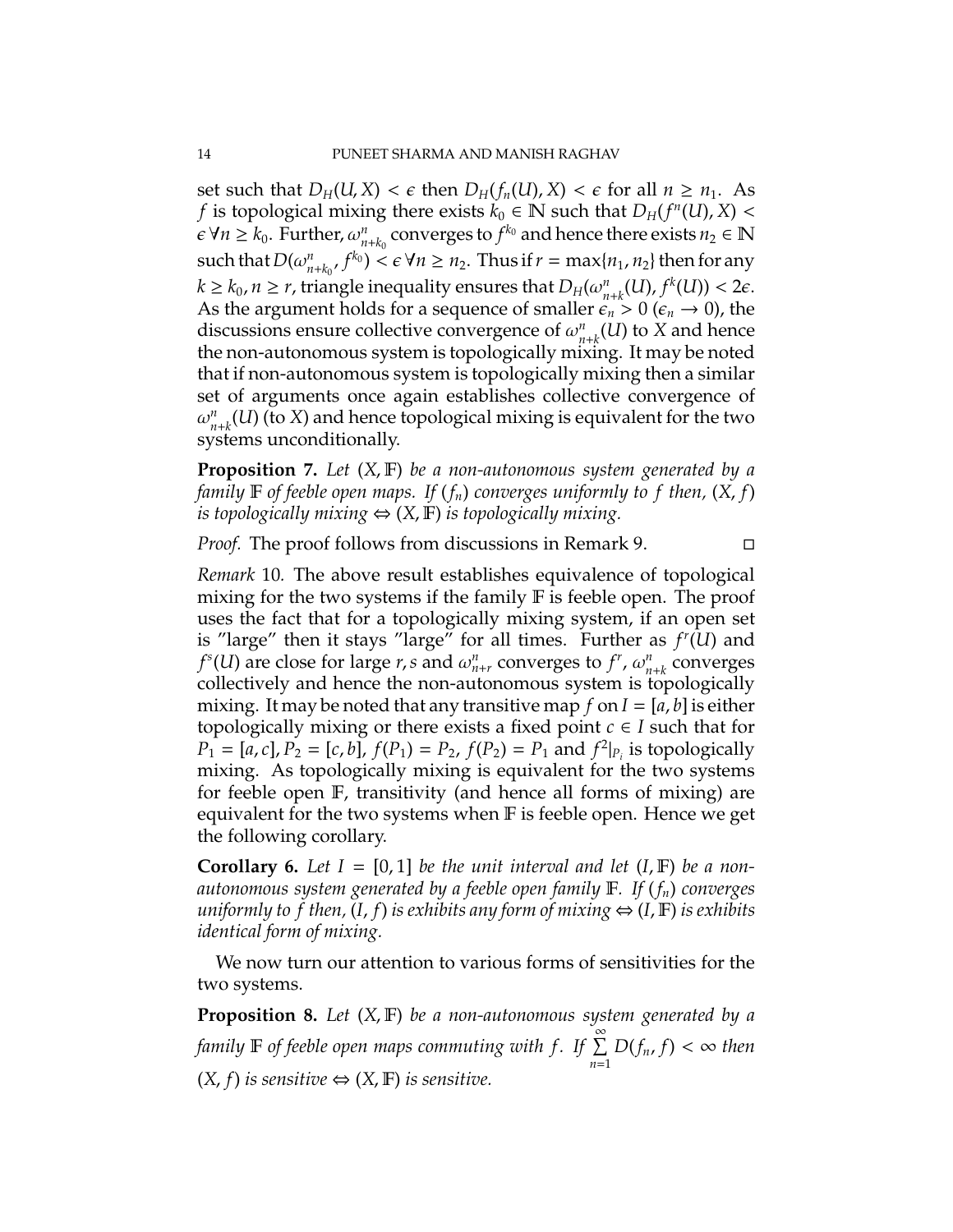*Proof.* Let  $\epsilon > 0$  be given and let  $U = S(u, \epsilon)$  a non-empty open set in *X*. As  $\sum_{n=1}^{\infty}$ *n*=1  $D(f_n, f) < \infty$ , by corollay 1 we obtain, for any  $\epsilon > 0$ , there exists  $n \in \mathbb{N}$  such that  $d(\omega_{n+k}(x), f^k(\omega_n(x))) < \epsilon$  for all  $x \in X, k \in \mathbb{N}$ .

Let  $\delta > 0$  be constant of sensitivity for *f* and let  $m \in \mathbb{N}$  such that 1  $\frac{1}{m} < \frac{\delta}{4}$  $\frac{\delta}{4}$ . Thus, there exists  $n_0 \in \mathbb{N}$  such that  $d(\omega_{n_0+k}(x), f^k(\omega_{n_0}(x))) < \frac{1}{m}$ *m* for all  $x \in X, k \in \mathbb{N}$ . As  $f_n$ 's are feeble open,  $\omega_{n_0}(U)$  is feeble open and hence sensitivity of *f* implies there exists  $v_1, v_2 \in \omega_{n_0}(U)$  and  $k \in \mathbb{N}$  such that  $d(f^k(v_1), f^k(v_2)) > \delta$ . As  $v_1, v_2 \in \omega_{n_0}(U)$ , there exists  $v_1'$  $'_{1}$ ,  $v'_{2}$  $\alpha_2' \in U$  such that  $v_1 = \omega_{n_0}(v_1')$ ( $v_1$ ) and  $v_2 = \omega_{n_0}(v_2)$  $_2'$ ) and hence  $d(f^k(\omega_{n_0}(v'_1$  $f^{k}(\omega_{n_{0}}(v_{2}^{\prime}))$ <sup>'</sup><sub>2</sub>))) > δ. Also  $d(\omega_{n_0+k}(v'_i))$  $'_{i}$ ),  $f^{k}(\omega_{n_{0}}(v_{i}'))$  $'_{i}$ ))) <  $\frac{1}{m}$  $\frac{1}{m}$  for  $i =$ 1, 2 and thus by triangle inequality  $d(\omega_{n_0+k}(v'_1))$  $'_{1}$ ),  $\omega_{n_{0}+k}(v'_{2})$  $_2')$ ) >  $\delta - \frac{2}{m}$  $\frac{2}{m} > \frac{\delta}{2}$  $\frac{0}{2}$ . Thus we obtain  $v_1$  $'_{1}, v'_{2}$  $Q'_2$   $\in$  *U* such that  $d(\omega_{n_0+k}(v'_1))$  $'_{1}$ ),  $\omega_{n_{0}+k}(v'_{2})$  $_2')$  >  $\frac{\delta}{2}$  $\frac{0}{2}$  and hence  $(X, F)$  is sensitive.

Conversely, let  $(X, \mathbb{F})$  be sensitive with sensitivity constant  $\delta$  and let *U* be non-empty open in *X*. Let  $m \in \mathbb{N}$  such that  $\frac{1}{m} < \frac{\delta}{4}$  $\frac{0}{4}$ . Thus, there exists  $n_0 \in \mathbb{N}$  such that  $d(\omega_{n_0+k}(x), f^k(\omega_{n_0}(x))) < \frac{1}{m}$  $\frac{1}{m}$  for all  $x \in X, k \in \mathbb{N}$ . For any  $n \in \mathbb{N}$ , as sensitivity of  $(X, \mathbb{F})$  ensures existence of  $k_n \in \mathbb{N}$ with  $diam(\omega_{k_n}(S(x,\frac{1}{n}$  $\frac{1}{n}$ ))) > δ, the set {*k* : *daim*(ω<sub>*k*</sub>(*S*(*x*,  $\frac{1}{n}$ )  $\frac{1}{n}$ ))) >  $\delta$ } is infinite. Consequently, for any non-empty open set *U*, the set of times *k* when  $diam(\omega_k(U)) > \delta$  is infinite. Thus, for the open set  $\omega_{n_0}^{-1}(U)$ , there exists  $v_1, v_2 \in \omega_{n_0}^{-1}(U)$  and  $k \in \mathbb{N}$  such that  $d(\omega_{n_0+k}(v_1), \omega_{n_0+k}(v_2)) > \delta$ . As  $v_1, v_2 \in \omega_{n_0}^{-1}(U)$ , there exists  $v'_1$  $'_{1}$ ,  $v'_{2}$  $v_2' \in U$  such that  $v_1'$  $\gamma_1' = \omega_{n_0}(v_1)$  and  $v_2' = \omega_{n_0}(v_2)$  and hence  $d(f_{n_0+k} \circ ... \circ f_{n_0+1}(v_1'))$  $f_{n_0+k} \circ \ldots f_{n_0+1}(v'_2)$  $'_{2})$ ) > δ. Also  $d(\omega_{n_0+k}(v_i), f^k(\omega_{n_0}(v_i))) < \frac{1}{m}$  $\frac{1}{m}$  or  $d(\omega_{n_0+k}(v_i), f^k(v'_i))$  $\binom{n}{i}$ ) <  $\frac{1}{i}$  $\frac{1}{m}$  for *i* = 1, 2 and thus by triangle inequality  $d(f^k(v'_1))$  $'_{1}$ ),  $f^{k}(v'_{2})$  $\binom{2}{2}$  >  $\delta - \frac{2}{m}$  $\frac{2}{m}$  >  $\frac{\delta}{2}$  $\frac{0}{2}$ . Thus we obtain  $v_1'$  $'_{1}$ ,  $v'_{2}$  $\mathbf{Z}'_2 \in U$  such that  $d(f^k(v'_1))$  $f_{1}^{k}(v_{2}^{\prime})$  $'_{2})\rangle > \frac{\delta}{2}$  $\frac{0}{2}$  and hence  $(X, f)$  is sensitive.

*Remark* 11*.* The above result provides sufficient conditions under which the sensitivity of the two systems (*X*, F) and (*X*, *f*) is equivalent. Once again, the proof uses the collective convergence of the set of sequences  $\{(\omega_n^n)$  $\binom{n}{n+k}$  :  $k \in \mathbb{N}$  and neither commutativity nor the rate of convergence is used explicitly to establish the results. It is established that if the collective convergence is guaranteed, feeble openness ensures that sensitivity of (*X*, *f*) implies sensitivity of (*X*, F). However for the converse part, feeble openness is redundant and collective convergence is sufficient to preserve the sensitivity in the other direction. Further, the choice of  $m(\frac{1}{m})$  $\frac{1}{m}$  <  $\frac{\delta}{4}$  $\frac{0}{4}$ ) is arbitrary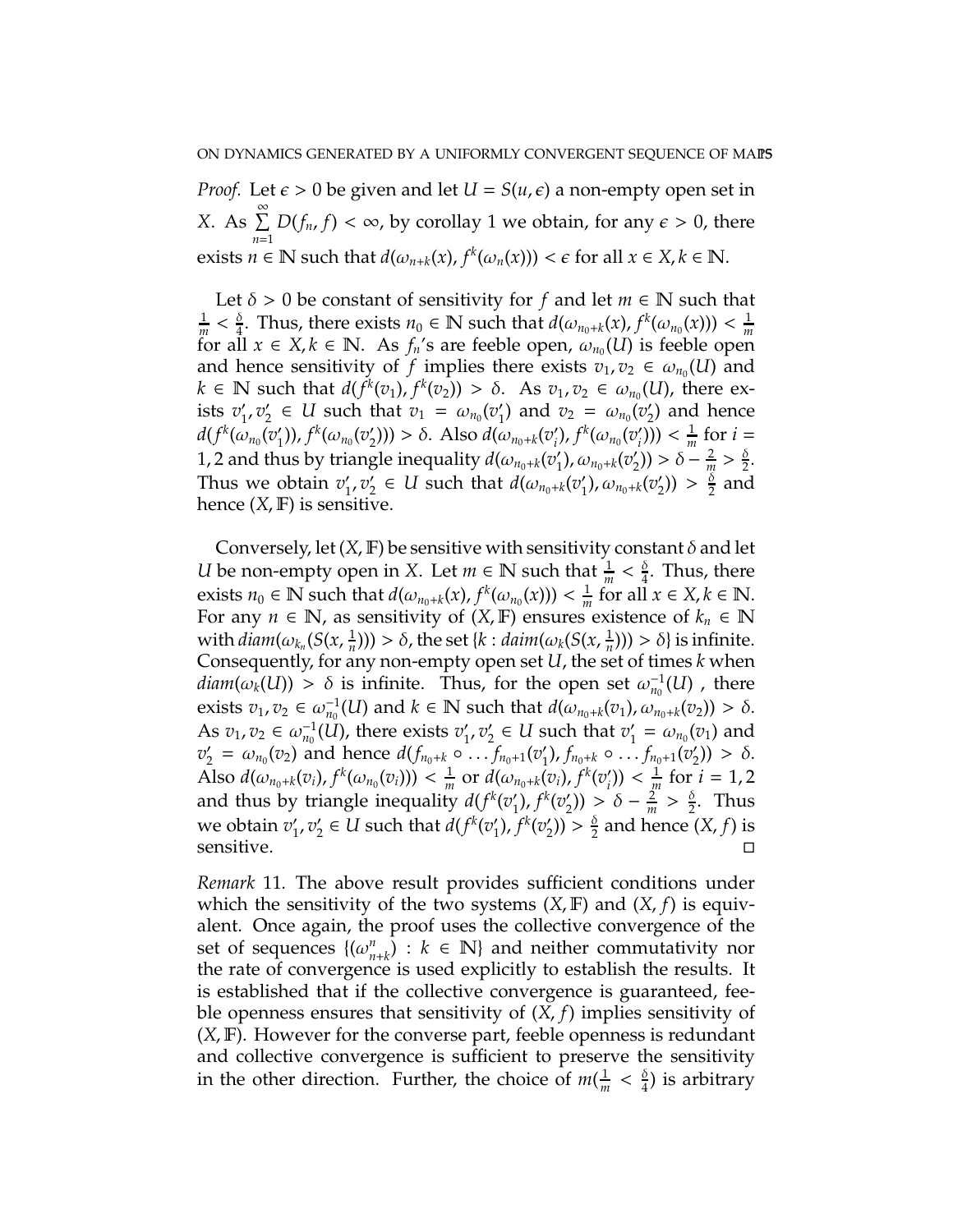and can be made finer which in turn ensures greater separability of points for the systems considered. Hence the constant of sensitivity is preserved and the two systems are sensitive with same constant of sensitivity. Further, the above proof establishes that for any pair of distinct points  $x, y \in X$  there exists points  $x', y'$  such that the set of times of separation of *x* and *y* in the non-autonomous system contains the translates (by a fixed number depending on the rate of convergence) of set of times of separation of x' and y' in the autonomous system (and vice-versa). In particular, a similar argument establishes that for any non-empty open set *U*, there exists a nonempty open set *U*′ such that the set of times of expansivity of *U* in the non-autonomous system contains the translates (by a fixed number depending on the rate of convergence) of set of times of expansitivity of *U*′ in the autonomous system and vice-versa. Consequently, if the autonomous(non-autonomous) system is cofinitely sensitive then non-autonomos(autonomous) system is also cofinite sensitive and hence cofinite sensitivity is equivalent for the two systems.

**Corollary 7.** *Let* (*X*, F) *be a non-autonomous system generated by a family* <sup>F</sup> *of feeble open maps commuting with f . If* <sup>P</sup><sup>∞</sup> *n*=1  $D(f_n, f) < \infty$  then  $(X, f)$  *is cofinitely sensitive*  $\Leftrightarrow$   $(X, \mathbb{F})$  *is cofinitely sensitive.* 

*Remark* 12*.* The above proof establishes the equivalence of sensitivity (and strong sensitivity) for the two systems (*X*, F) and (*X*, *f*). However, the proof once again utilizes the collective convergence guaranteed by "commutative condition" and "fast convergence" and does not use any of the imposed conditions explicitly. Hence the above conclusions hold good under collective convergence and can hold good without "commutative condition" and "fast convergence". Further, it is worth noting that feeble openness is a necessary condition for the results to hold good and hence cannot be dropped. We now give some examples in support of our statement.

**Example 3.** Let  $S^1$  be the unit circle and let  $f_n : S^1 \to S^1$  be defined as  $f_n(\theta) = 2\theta + \frac{1}{n}$ *n . Then* (*fn*) *converges uniformly to the angle doubling map*  $(say f)$ . It may be noted that  $\sum^{\infty}$ *n*=1 *D*(*fn*, *f*) *is infinite and the family* F *does not commute with the limit map. However, if*  $\mathbb{F} = \{f_n : n \in \mathbb{N}\}\$  *then both* (*X*, F) *and* (*X*, *f*) *exhibit all forms of mixing. Further, as both* (*X*, F) *and* (*X*, *f*) *exhibit sensitivity (and cofinite sensitivity), neither of the conditions imposed is necessary for preserving any kind of mixing or sensitivity.*

**Example 4.** Let I be the unit interval and let  $f: I \rightarrow I$  be defined as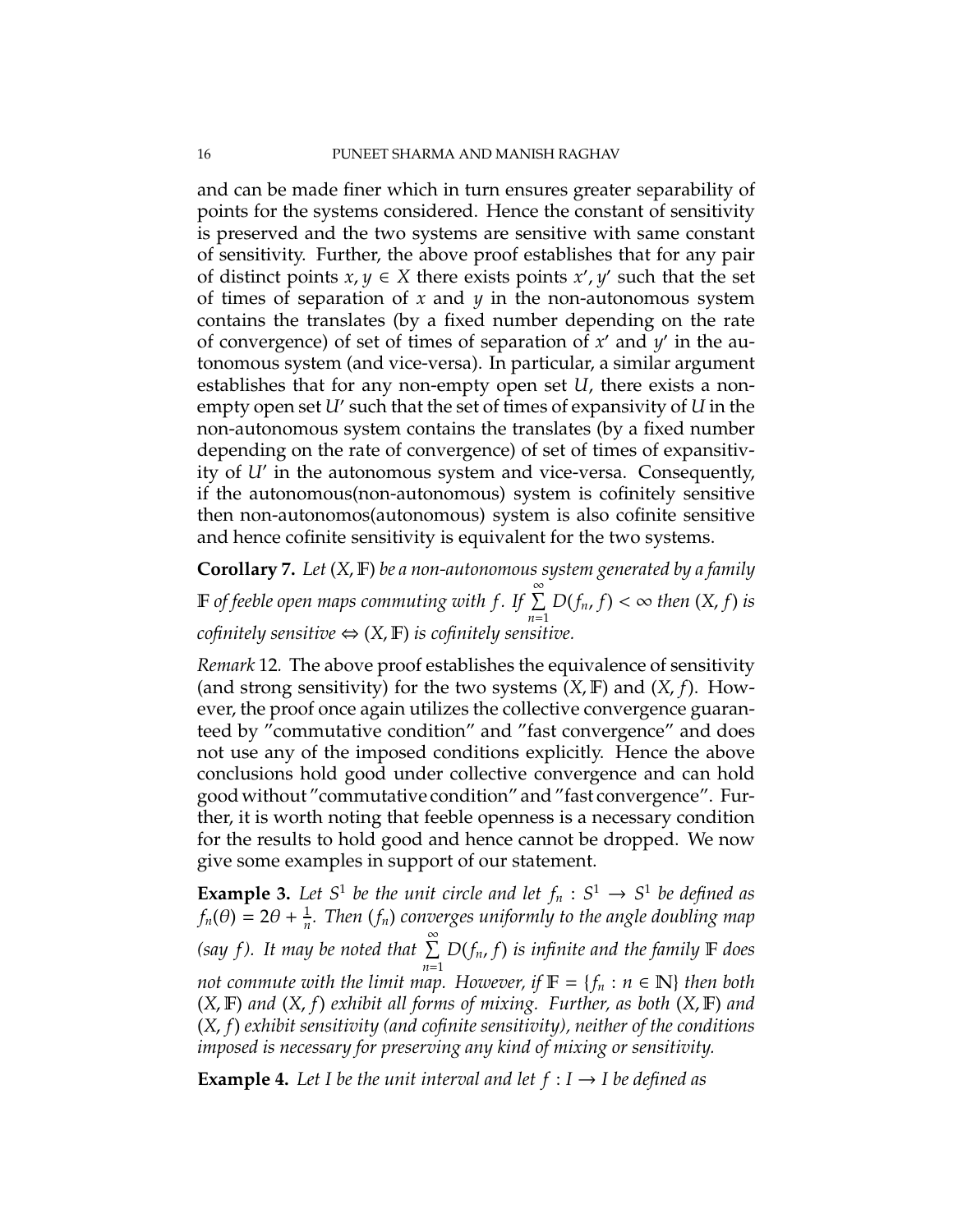$$
f(x) = \begin{cases} 2x & \text{for } x \in [0, \frac{1}{2}] \\ 2 - 2x & \text{for } x \in [\frac{1}{2}, 1] \end{cases} \text{ and let } g(x) = \begin{cases} 1 & \text{for } x \in [0, \frac{1}{2}] \\ 2 - 2x & \text{for } x \in [\frac{1}{2}, 1] \end{cases}
$$

*Let*  $(X, F)$  *be the non-autonomous system generated by*  $F = \{g, f, f, \ldots\}$ *. It may be noted that as*  $\omega_n^n$  $\mu_{n+k} = f^k$ , collective convergence of  $\{(\omega_n^n)\}$  $\binom{n}{n+k}$ :  $k \in \mathbb{N}$ *is ensured. However, as* (*X*, *f*) *exhibits all forms of mixing and sensitivities but* (*X*, F) *does not exhibit any form of mixing or sensitivity, feeble openness of the family* F *is a necessary condition for preserving any notion of mixing or sensitivity.*

**Proposition 9.** *Let* (*X*, F) *be a non-autonomous system generated by a family*  $\mathbb{F}$ *. If*  $(f_n)$  *converges uniformly to f, then, x is periodic for*  $(X, \mathbb{F}) \Rightarrow x$ *is periodic for* (*X*, *f*)*.*

*Proof.* Let  $x_0$  be periodic for  $(X, \mathbb{F})$  with period k and let  $\epsilon > 0$  be given. As  $\omega_{n+k}^n$  converges uniformly to  $f^k$ , there exists  $n_0 \in \mathbb{N}$  such that  $D(\omega_n^n)$  $m_{n+k'} f^k$ ) <  $\epsilon$   $\forall n \geq n_0$ . Therefore,  $d(\omega_{n_0k}^{n_0k})$  $\int_{n_0k+k}^{n_0k} (x)$ ,  $f^k(x)$ ) <  $\epsilon$  for any *x* ∈ *X* and hence  $d(\omega_{n_0k}^{n_0k})$  $\int_{n_0k+k}^{n_0k} (\omega_{n_0k}(x_0)) f^k(\omega_{n_0k}(x_0))) < \epsilon$ . As  $\omega_{rk}(x_0) = x_0$ for all *r*, the above argument ensures  $d(f^k(x_0), x_0) < \epsilon$ . As the result holds good for any  $\epsilon > 0$  we have  $f^k(x_0) = x_0$  and hence  $x_0$  is periodic for *f* with period *k*.

*Remark* 13*.* The result establishes that if *x* is periodic for (*X*, F) then *x* is periodic for  $(X, f)$ . The proof utilizes the fact that if  $(f_n)$  converges uniformly to *f* then for any fixed  $k \in \mathbb{N}$ ,  $\omega_n^n$  $n_{n+k}$  converges to  $f^k$ . As the result utilizes the convergence of  $\omega_{n+k}^n$  for a fixed *k*, the proof requires only the uniform convergence of  $(f_n)$  and is true without any other additional assumptions. Consequently if (*X*, F) has dense set of periodic points then (*X*, *f*) also exhibits dense set of periodic points. However, the results only establishes the preservance of periodic points in one direction and existence of periodic points (or dense set of periodic points) is not equivalent for the two systems.

**Corollary 8.** *Let* (*X*, F) *be a non-autonomous system generated by a family* F*. If* (*fn*) *converges uniformly to f , then,* (*X*, F) *has dense set of periodic points*  $\Rightarrow$   $(X, f)$  *has dense set of periodic points.* 

**Example 5.** *Let*  $S^1$  *denote the unit circle and let*  $\mathbb{F} = \{f_n : n \in \mathbb{N}\}\$  *where*  $f_n: S^1 \to S^1$  is defined as  $f_n(\theta) = \theta + \frac{1}{n^2}$ *n* 2 *. Then fn's are rotations on unit circle converging uniformly to identity I and hence every point is periodic*  $for (S^1, I)$ . *However, as*  $\sum_{n=1}^{\infty}$ *n*=1 1  $\frac{1}{n^2} = \frac{\pi^2}{6}$  $\frac{\tau}{6}$  < 2 $\pi$ , the non-autonomous system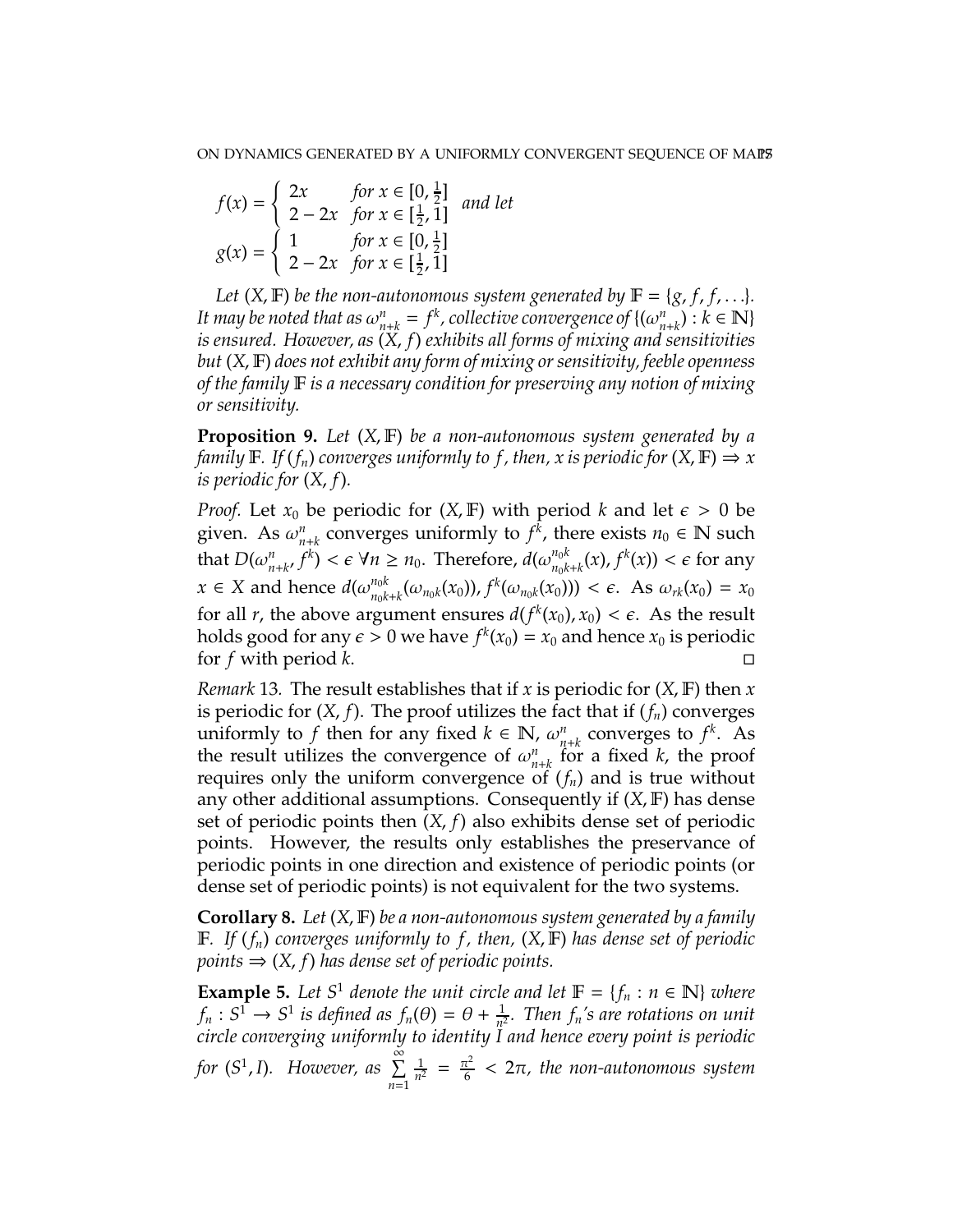(*S* 1 , F) *does not have any periodic point and hence the converse of the above result is not true.*

**Proposition 10.** *Let X be compact and let* (*X*, F) *be a sensitive nonautonomous system generated by a family* F. Then for any  $x \in X$ , Prox $_{\mathbb{F}}(x)$ *is dense in*  $X \Leftrightarrow LY_{\mathbb{F}}(x)$  *is dense in* X.

*Proof.* For any  $x \in X$ , it may be noted that if  $(X, \mathbb{F})$  is sensitive with sensitivity constant  $\delta$ , then for any  $y \in X$  and any neighborhood  $U_y$ of *y*, there exists  $y' \in U_y$  and  $k \in \mathbb{N}$  such that  $d(\omega_n(y), \omega_n(y')) > \delta$ . By triangle inequality,  $d(\omega_n(x), \omega_n(y)) > \frac{\delta}{2}$  $\frac{\delta}{2}$  or  $d(\omega_n(x), \omega_n(y')) > \frac{\delta}{2}$  $\frac{0}{2}$  and hence the set of points  $\frac{\delta}{2}$ -sensitive to *x* are dense in *X*.

Let  $\epsilon > 0$  be fixed. For any  $x \in X$  and any non-empty open subset *U* of *X*, let *V* be non-empty open such that  $V \subset \overline{V} \subset U$ . As *Prox*<sub>F</sub>(*x*) is dense in *X*, there exists *y*  $\in$  *V* such that the pair (*x*, *y*) is proximal and hence there exists  $n_1 \in \mathbb{N}$  such that  $d(\omega_{n_1}(x), \omega_{n_1}(y)) < \epsilon$ . By continuity, there exists a neighborhood  $U_1(\subset V)$  of y such that  $d(\omega_{n_1}(x), \omega_{n_1}(u_1)) < \epsilon$  for all  $u_1 \in U_1$ . As the set of points  $\frac{\delta}{2}$ -sensitive to *x* are dense in *X*, there exists  $y_1 \in U_1$  and  $m_1 \in \mathbb{N}$  such that  $d(\omega_{m_1}(x), \omega_{m_1}(y_1)) > \frac{\delta}{2}$  $\frac{6}{3}$  and once again by continuity there exists a neighborhood  $V_1(\subset U_1 \subset V)$  of  $y_1$  such that  $d(\omega_{n_1}(x), \omega_{n_1}(v_1)) < \epsilon$ and  $d(\omega_{m_1}(x), \omega_{m_1}(v_1)) > \frac{\delta}{2}$  $\frac{\delta}{2}$  for all  $v_1 \in V_1$ . Hence for  $\epsilon > 0$  and any pair *x*, *U* (where  $x \in X$  and *U* is non-empty open subset of *X*) there exists  $n, m \in \mathbb{N}$  and a non-empty open subset  $U_{\epsilon}$  of *X* (satisfying  $U_{\epsilon} \subset \overline{U_{\epsilon}} \subset U$ ) such that  $d(\omega_m(x), \omega_m(u)) > \frac{\delta}{2}$  $\frac{\alpha}{2}$  and  $d(\omega_n(x), \omega_n(u)) < \epsilon$ for all  $u \in U_{\epsilon}$ .

Let *x* ∈ *X* and *U* be any non-empty open subset of *X*. By argument above there exists non-empty open set  $U_1$ ,  $U_1 \subset \overline{U_1} \subset U$  and  $n_1, m_1 \in$  $\mathbb N$  such that  $d(\omega_{m_1}(x),\omega_{m_1}(y)) > \frac{\delta}{2}$  $\frac{\delta}{2}$  and  $d(\omega_{n_1}(x), \omega_{n_1}(y)) < \frac{1}{2}$  $\frac{1}{2}$  for all  $y \in$ *U*<sub>1</sub>. Repeating the process for the pair  $(x, U_1)$ , there exists  $U_2$  satisfying  $U_2 \subset \overline{U_2} \subset U_1$  and  $n_2, m_2 \in \mathbb{N}$  such that  $d(\omega_{m_2}(x), \omega_{m_2}(y)) > \frac{\delta}{2}$  $\frac{0}{2}$  and  $d(\omega_{n_2}(x), \omega_{n_2}(y)) < \frac{1}{4}$  $\frac{1}{4}$  for all *y* ∈ *U*<sub>2</sub>. Inductively, we obtain a decreasing sequence *U<sub>k</sub>* of non-empty open subsets of *X* such that  $U_k \subset \overline{U_k} \subset U_{k-1}$ and sequences  $(n_k)$ ,  $(m_k) \in \mathbb{N}$  such that  $d(\omega_{m_k}(x), \omega_{m_k}(y)) > \frac{\delta}{2}$  $\frac{0}{2}$  and  $d(\omega_{n_k}(x), \omega_{n_k}(y)) < \frac{1}{2^k}$  $\frac{1}{2^k}$  for all *y* ∈ *U<sub>k</sub>*. As *X* is compact  $\bigcap_{k=1}^{\infty}$ *k*=1  $\overline{U_k} \neq \phi$ . Then for any  $u \in \bigcap^{\infty}$ *k*=1  $\overline{U_k}$ , we have  $d(\omega_{m_k}(x), \omega_{m_k}(u)) > \frac{\delta}{2}$  $\frac{\partial}{\partial z}$  and  $d(\omega_{n_k}(x), \omega_{n_k}(u))$ 1  $\frac{1}{2^k}$  for all *k* and hence  $(x, u)$  is a Li-Yorke pair. As the argument holds good for any non-empty open set  $U$ ,  $LY_{\mathbb{F}}(x)$  is dense in *X*.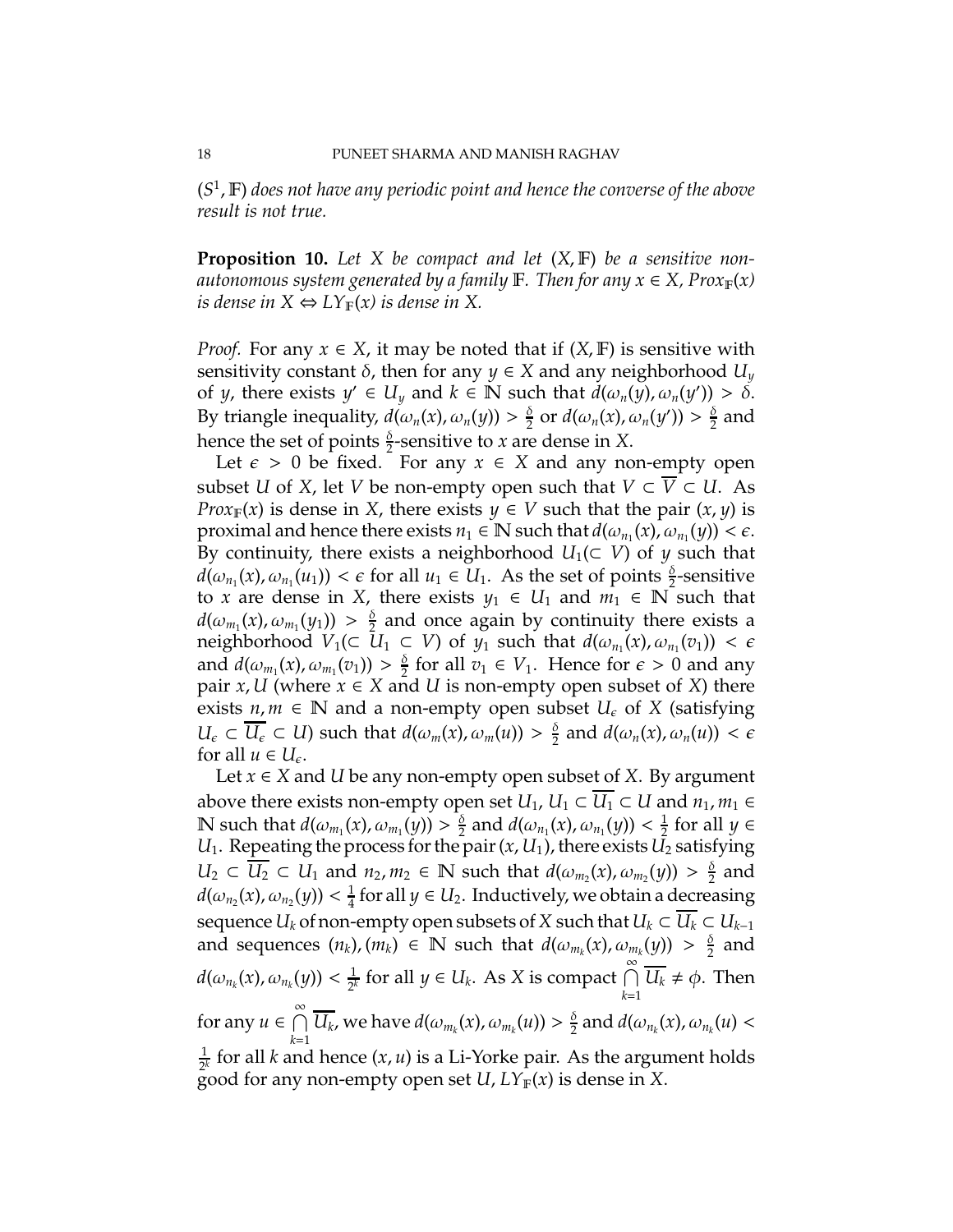As every Li-Yorke pair is proximal, proof of the converse part is trivial.

*Remark* 14*.* The result establishes that for sensitive systems, if proximal cells are dense in *X* for (*X*, F) then Li-Yorke cells are also dense. It may be noted that the result does not use the compactness of the space *X* completely and holds good for locally compact spaces also. Further, the proof does not use denseness of the proximal cell completely and establishes that for a sensitive system, if proximal cell of a point *x* is dense in a neighborhood of *x* then Li-Yorke cell is dense in a neighborhood of *x*. Consequently, a similar argument establishes that for a sensitive system, if proximal cell of a point *x* is dense in a neighborhood of *x* then *x* is point of Li-Yorke sensitivity. The result is a natural extension of the result established in [1] for the autonomous systems.

**Corollary 9.** Let  $(X, f)$  be a compact sensitive system. Then for any  $x \in X$ , *Prox*(*x*) *is dense in*  $X \Leftrightarrow LY(x)$  *is dense in*  $X$ .

**Proposition 11.** *Let* (*X*, F) *be a non-autonomous system generated by a family* <sup>F</sup> *commuting with f . If* <sup>P</sup><sup>∞</sup> *n*=1  $D(f_n, f) < \infty$  then,  $(x, y)$  is proximal for  $(X, f) \Rightarrow (x, y)$  *is proximal for*  $(X, \mathbb{F})$ *.* 

*Proof.* Let  $\epsilon > 0$  be given and let  $(x, y)$  be proximal for  $(X, f)$ . As  $(x, y)$  is proximal, there exists a sequence  $(n_k)$  in  $\overline{\mathbb{N}}$  such that  $\lim_{n_k \to \infty} d(f^{n_k}(x), f^{n_k}(y)) =$ 

0. As  $\sum_{n=1}^{\infty}$ *n*=1  $D(f_n, f) < \infty$ , choose  $r \in \mathbb{N}$  such that  $\sum_{n=r}^{\infty} D(f_n, f) < \frac{\epsilon}{3}$  $rac{\epsilon}{3}$ . As  $\omega_r$  is continuous (and hence uniformly continuous), there exists  $\eta > 0$  such that for any  $u, v \in X$ ,  $d(u, v) < \eta$  implies  $d(\omega_r(u), \omega_r(v)) < \frac{\epsilon}{3}$  $\frac{\epsilon}{3}$ . As  $(x, y)$  is proximal for  $(X, f)$ , there exists  $n_k \in \mathbb{N}$  such that  $d(f^{n_k}(x), f^{n_k}(y)) < \eta$ and hence  $d(\omega_r(f^{n_k}(x)), \omega_r(f^{n_k}(y))) < \frac{\epsilon}{3}$  $\frac{\epsilon}{3}$  or  $d(f^{n_k}(\omega_r(x)), f^{n_k}(\omega_r(y))) < \frac{\epsilon}{3}$ 3 (by commutativity). Also by corollary 1,  $d(\omega_{r+n_k}(u), f^{n_k}(\omega_r(u))) \leq$  $\sum_{k=1}^{n_k}$ *i*=1  $D(f_{r+i}, f) < \frac{\epsilon}{3}$  $\frac{\epsilon}{3}$  for any element *u* in X. Thus by triangle inequality,  $d(\omega_{r+n_k}(x), \omega_{r+n_k}(y)) \leq d(\omega_{r+n_k}(x), f^{n_k}(\omega_r(x))) + d(f^{n_k}(\omega_r(x)), f^{n_k}(\omega_r(y))) +$  $d(f^{n_k}(\omega_r(y)), f^{n_k}(\omega_r(y))) < \epsilon$ . As the proof works for any  $\epsilon > 0$ ,  $(x, y)$  is proximal for  $(X, F)$ .

**Proposition 12.** *Let X be compact and let* (*X*, F) *be a non-autonomous*  $s$ ystem generated by a family  $\mathbb F$  *commuting with f.* If  $\sum^{\infty}$ *n*=1  $D(f_n, f) < \infty$ *then, proximal cell of each x is dense for*  $(X, f) \Leftrightarrow$  proximal cell of each x is *dense for* (*X*, F)*.*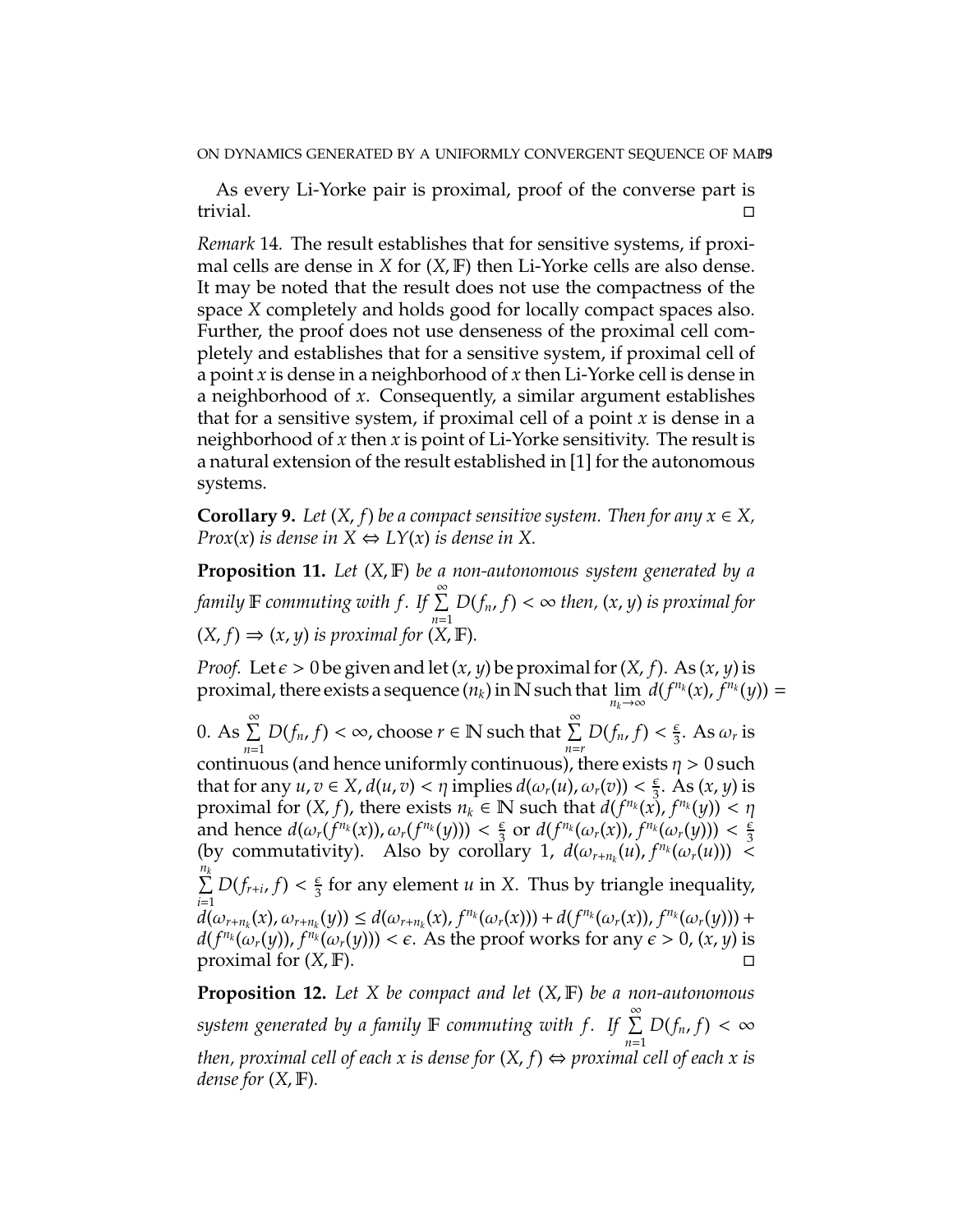*Proof.* As every pair proximal for (*X*, *f*) is proximal for (*X*, F), if Prox(*x*) is dense for  $(X, f)$  then Prox(*x*) is also dense for  $(X, F)$  and the proof of forward part is complete.

Conversely let *Prox*<sub>F</sub>(*x*) be dense for each  $x \in X$ . Fix  $x \in X$  and let *U* be a non-empty open subset of *X*. Let *U*<sup>1</sup> be non-empty open such that  $\overline{U_1} \subset U$ . As  $\sum_{n=1}^{\infty}$ *n*=1  $D(f_n, f) < \infty$ , for each  $m \in \mathbb{Z}^+$  there exists  $r_m \in \mathbb{N}$  such that  $\sum_{n=1}^{\infty}$ *n*=*r<sup>m</sup>*  $D(f_n, f) < \frac{1}{3.2^n}$ . Fix  $m = 1$  and let  $V_m = \omega_{r_m}^{-1}(U_m)$ . Then  $V_m$  is open in *X*. Pick any  $x_m \in \omega_{r_m}^{-1}(x)$ . As  $Prox_F(x_m)$  is dense for  $(X, \mathbb{F})$ , there exists a  $z_m = \omega_{r_m}^{-1}(y_m) \in V_m$   $(y_m \in U_m)$  such that  $(x_m, z_m)$  is proximal for  $(X, \mathbb{F})$ . Thus, there exists a sequence  $(n_{k,m})$ in N such that  $\lim_{n_{k,m}\to\infty} d(\omega_{n_{k,m}+r_m}(x_m), \omega_{n_{k,m}+r_m}(z_m)) = 0$ . Choose  $s_m \in \mathbb{N}$ such that  $d(\omega_{s_m+r_m}(x_m), \omega_{s_m+r_m}(z_m)) < \frac{1}{3.2^m}$ . Also, by corollary 1, for any  $w \in X$ ,  $d(\omega_{s_m+r_m}(w), f^{s_m}(\omega_{r_m}(w))) < \sum^{s_m}$  $\sum_{i=1}^{n} D(f_{r_m+i}, f) < \frac{1}{3.2^m}$  and hence by triangle inequality, we have  $d(f^{s_m}(\omega_{r_m}(x_m)), f^{s_m}(\omega_{r_m}(z_m))) < \frac{1}{2^n}$  $rac{1}{2^m}$  or  $d(f^{s_m}(x), f^{s_m}(y_m)) < \frac{1}{2^n}$ 2 *<sup>m</sup>* . By continuity, there exists neighborhood *Um*+<sup>1</sup> of  $y_m$  such that  $\overline{U_{m+1}} \subset U_m$  and  $d(f^{s_m}(\omega_{r_m}(x)), f^{s_m}(\omega_{r_m}(y))) < \frac{1}{2^m}$  for all *y* ∈  $U_{m+1}$ .

Repeating the process for pair (*x*, *Um*) (for each *m*), we obtain a open set  $U_{m+1}$ ,  $\overline{U_{m+1}} \subset U_m \subset U$  and  $s_m \in \mathbb{N}$  such that  $d(f^{s_m}(x), f^{s_m}(y)) < \frac{1}{2^m}$ for all  $y \in U_{m+1}$ . As  $\overline{U_{m+1}}$  is a nested decreasing sequence of closed sets in a compact metric space and hence  $\bigcap^{\infty}$ *m*=1  $\overline{U_m} \neq \phi$ . Then, for any

 $u \in \bigcap^{\infty}$ *m*=1  $\overline{U_m} \subset U$ , as  $u \in U_m$  for all *m*, we have  $d(f^{s_m}(x), f^{s_m}(u)) < \frac{1}{2^m}$ for all *m* and hence the pair  $(x, u)$  is proximal for  $(X, f)$ . As the proof holds good for any non-empty open set *U* in *X*, *Proxf*(*x*) is dense in *X*.

*Remark* 15*.* The above proof establishes that proximal cell of each *x* is dense for (*X*, *f*) if and only if proximal cell of each *x* is dense for (*X*, F) and hence the dynamical behavior of two systems in equivalent in this regard. However, the proof does not exploit the denseness condition and establishes that denseness of proximal cells in some neighborhood is equivalent for the two systems. Further, by Proposition 10, if a system is sensitive then denseness of proximal cells and Li-Yorke cells is equivalent for the two systems. Equivalently, if proximal cells are dense for a system then the system is sensitive if and only if it is Li-Yorke sensitive. As sensitivity is equivalent for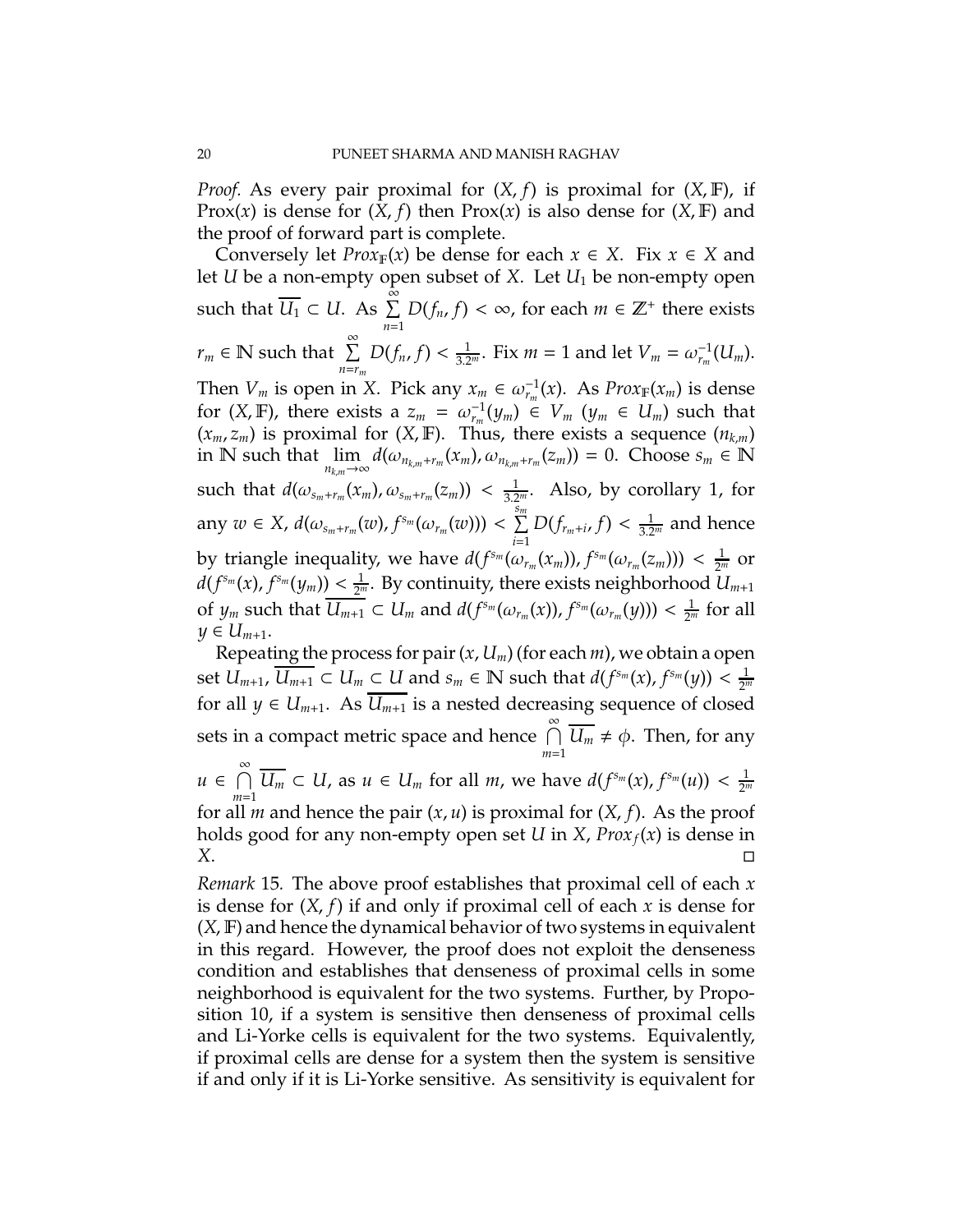feeble open systems (with sufficiently fast rate of convergence), we obtain the following corollary.

**Corollary 10.** *Let*(*X*, F) *be a non-autonomous system generated by a family IF of feeble open maps commuting with f satisfying* $\sum_{n=1}^{\infty} D(f_n, f) < \infty$ **. If** *Prox*(*x*) *is dense in X* for each  $x \in X$ , then  $(X, f)$  *is Li-Yorke sensitive* ⇔ (*X*, F) *is Li-Yorke sensitive.*

*Proof.* The result is a direct consequence of Proposition 8 and Remark  $\overline{15}$ .

We now establish equivalence of denseness of proximal pairs for the two systems.

**Proposition 13.** *Let X be compact and let* (*X*, F) *be a non-autonomous*  $s$ *ystem generated by a family* F *commuting with f. If*  $\sum^{\infty}$ *n*=1  $D(f_n, f) < \infty$ *then, set of proximal pairs is dense for*  $(X, f) \Leftrightarrow$  set of proximal pairs is *dense for* (*X*, F)*.*

*Proof.* As every pair proximal for (*X*, *f*) is proximal for (*X*, F), if (*X*, *f*) has dense set of proximal pairs then (*X*, F) has dense set of proximal pairs.

Conversely, let (*X*, F) exhibit dense set of proximal pairs and let  $U_1 \times U_2$  be any non-empty open set in  $X \times X$ . Let  $U_i'$  be non-empty *i* open such that  $\overline{U'_i} \subset U_i$ . As  $\sum_{i=1}^{\infty}$ *n*=1  $D(f_n, f) < \infty$ , for each  $m \in \mathbb{Z}^+$  there exists  $r_m \in \mathbb{N}$  such that  $\sum_{n=1}^{\infty}$ *n*=*r<sup>m</sup>*  $D(f_n, f) < \frac{1}{3.2^n}$ .Fix *m* = 0 and let  $U_{1,m} = U'_1$ and  $U_{2,m} = U'_2$ . For  $i = 1, 2$ , let  $V_{i,m} = \omega_{r_m}^{-1}(U_{i,m})$ . Then  $V_{1,m} \times V_{2,m}$  is open in *X*×*X*. Consequently there exists a  $(x_{1,m}, x_{2,m}) \in V_{1,m} \times V_{2,m}$  such that  $(x_{1,m}, x_{2,m})$  is proximal for  $(X, F)$  and hence there exists a sequence  $(n_{k,m})$  in N such that  $\lim_{n_{k,m}\to\infty} d(\omega_{n_{k,m}+r_m}(x_{1,m}), \omega_{n_{k,m}+r_m}(x_{2,m})) = 0$ . Choose  $s_m \in \mathbb{N}$  such that  $d(\omega_{s_m+r_m}(x_{1,m}), \omega_{s_m+r_m}(x_{2,m})) < \frac{1}{3.2^m}$ . Also, by corollary 2,  $d(\omega_{s_m+r_m}(x_{i,m}), f^{s_m}(\omega_{r_m}(x_{i,m})))$  <  $\sum^{s_m}$  $\sum_{i=1}^{n} D(f_{r_m+i}, f) < \frac{1}{3.2^m}$  and hence by triangle inequality, we have  $d(f^{s_m}(\omega_{r_m}(x_{1,m})), f^{s_m}(\omega_{r_m}(x_{2,m}))) < \frac{1}{2^n}$  $\frac{1}{2^m}$ .

Note that  $\omega_{r_m}(x_{i,m}) \in U_{i,m}$  and assuming  $u_{i,m} = \omega_{r_m}(x_{i,m})$  yields  $d(f^{s_m}(u_{1,m}), f^{s_m}(u_{2,m})) < \frac{1}{2^m}$ . Thus, there exists neighborhoods  $U_{i,m+1}$ of  $u_{i,m}$  such that  $\overline{U_{i,m+1}} \subset U_{i,m}$  and  $d(f^{s_m}(\omega_{r_m}(x)), f^{s_m}(\omega_{r_m}(y))) < \frac{1}{2^m}$  for all *x* ∈ *U*<sub>1,*m*+1</sub>, *y* ∈ *U*<sub>2,*m*+1</sub>.

Repeating the process for each *m*, we obtain a nested sequence of open sets  $U_{i,m+1}$ ,  $\overline{U_{i,m+1}}\subset U_{i,m}\subset U_i$  such that  $d(f^{s_m}(\omega_{r_m}(x)),f^{s_m}(\omega_{r_m}(y)))<$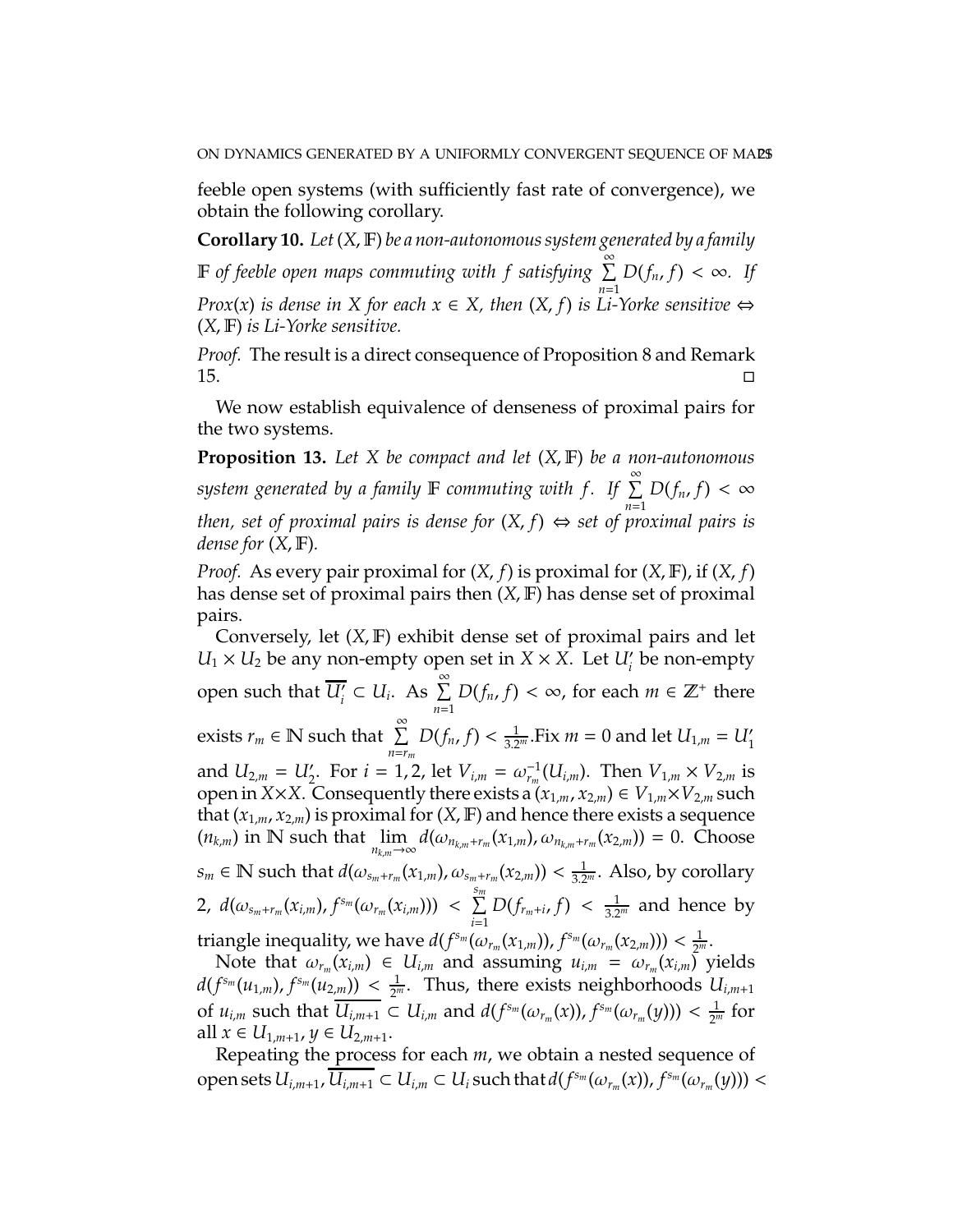$\frac{1}{2^m}$  for all *x* ∈ *U*<sub>1,*m*+1</sub>, *y* ∈ *U*<sub>2,*m*+1</sub>. As  $\overline{U_{i,m+1}}$  is a nested decreasing sequence of closed sets in a compact metric space and hence  $\bigcap^{\infty}$  $\bigcap_{m=0}^{\infty} \overline{U_{i,m}} \neq \phi$ . Then, for any  $u_1 \in \bigcap_{m=0}^{\infty}$  $\bigcap_{m=0}^{\infty} \overline{U_{1,m}} \subset U_1, u_2 \in \bigcap_{m=0}^{\infty}$ *m*=0 *U*<sup>2</sup>,*<sup>m</sup>* ⊂ *U*2, as  $u_i \in U_{i,m}$  for all *m*, we have  $d(f^{s_m}(u_1), f^{s_m}(u_2)) < \frac{1}{2^m}$  for all *m* and hence  $(u_1, u_2)$  is proximal for  $(X, f)$ . As the proof holds good for any pair of non-empty open sets  $U_1, U_2$  in  $X$ , the set of pairs proximal for  $(X, f)$ is dense in  $X \times X$ .

*Remark* 16*.* The above proofs establish the equivalence of denseness of proximal cells (pairs) for the two systems (*X*, F) and (*X*, *f*). The proofs establish that under stated conditions, proximal pairs (each proximal cell) are dense in (*X*, F) if and only if proximal pairs (each proximal cell) are dense in (*X*, *f*). It may be noted that to establish equivalence of proximal cells (pairs) "commutative condition" is explicitly used and hence is needed for establishing the stated results. However, if the family F is feeble open, a similar argument establishes identical results under collective convergence of  ${(\omega_n^n)}$  $\binom{n}{n+k}$  :  $k \in \mathbb{N}$ . Hence identical results can be obtained for a feeble open family  $F$  if collective convergence is guaranteed and the"commutative condition" is not needed to establish the stated results. The discussions also establish that if the family F is feeble open and each proximal cell is dense then Li-Yorke sensitivity is equivalent for the two systems. Consequently, the results established hold good when the family  $F$  is feeble open and the collection  $\{(\omega_{n+k}^n): k \in \mathbb{N}\}$  converges collectively. Further, feeble openness is once again a necessary condition to establish equivalence of Li-Yorke sensitivity for the two systems and the result does not hold good if feeble openness of family **F** is dropped (as noted in Example 4). The discussions lead to the following corollary.

**Corollary 11.** *Let X be compact and let* (*X*, F) *be a non-autonomous system generated by a feeble open family* F*. If* {(ω *n n*+*k* ) : *k* ∈ N} *converges collectively then, each proximal cell (proximal pairs) is dense for*  $(X, f) \Leftrightarrow$ *each proximal cell (proximal pairs) is dense for* (*X*, F)*.*

*Remark* 17*.* The above results establish that the dynamical behavior of (*X*, F) and (*X*, *f*) are closely related when the family of sequences  $\{\left(\omega_{n}^{n}\right)$  $h_{n+k}^n$  :  $k \in \mathbb{N}$  is collectively convergent. Such a condition is guaranteed when *f<sup>n</sup>* converges at a "sufficiently fast rate" and the family F commutes with the limit map *f* and hence the results derived hold good when these two conditions are satisfied. As observed, such a condition is also guaranteed (under fast convergence) when the limit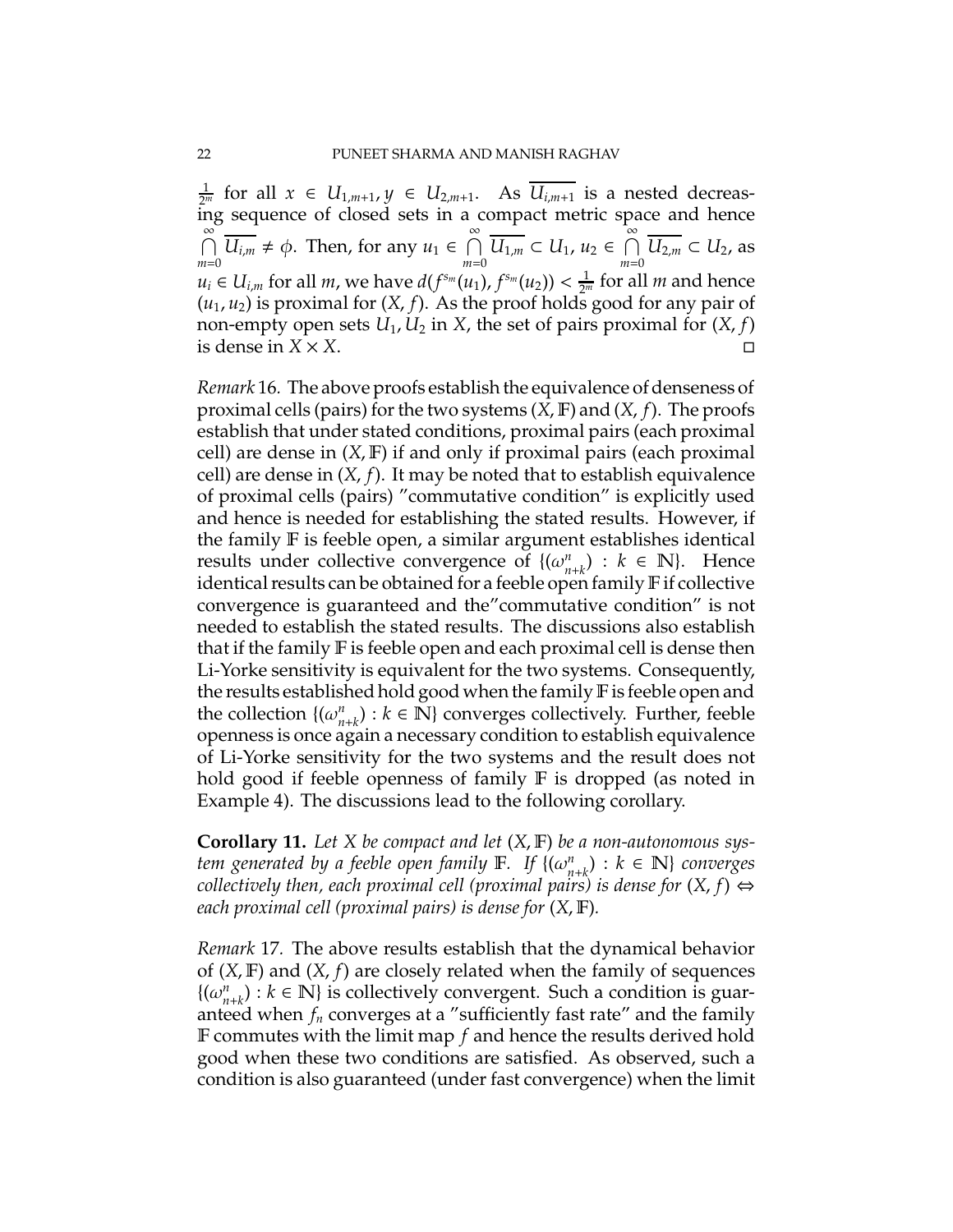map *f* is an isometry. However, "sufficiently fast rate of convergence" is not necessarily needed to establish collective convergence (Example 1) and collective convergence is guaranteed if the cumulative error can be made arbitrarily small. It may be noted that the conditions implying collective convergence are natural and can arise naturally in many applications. For example, if the non-autonomous system is generated by a commutative family F, commutativity with the limit function is guaranteed. Further, if *f<sup>n</sup>* converges uniformly to *f* and  $f^n = I$  (the identity function) for some  $n \in \mathbb{N}$ , the validity of the derived results is guaranteed (under fast convergence). More generally, if *f<sup>n</sup>* converge uniformly to an isometry *f* then, convergence at a sufficiently fast rate guarantees identical dynamical behavior of the two systems under consideration. The results can be applied to theory of group actions when the limit function is in the center of the acting group and interesting dynamics can be observed in this case. More generally, the results are true for a more generalized set of assumptions which are in general difficult to verify. In any case, the results derived can be visualized in many interesting situations and can be applied to many natural phenomena.

### 3. Conclusion

In this paper, dynamics of a non-autonomous system generated by a uniformly convergent sequence is investigated. In the process, we relate the dynamics of the non-autonomous system (*X*, F) with the dynamics of the limiting system (*X*, *f*). It is observed that if the family F commutes with  $f$  and  $f_n$  converges to  $f$  at a "sufficiently fast rate" then many of the dynamical properties coincide for the two systems  $(X, F)$  and  $(X, f)$ . In the process, equivalence of properties like equicontinuity, minimality, transitivity, weakly mixing, various notions of sensitivities, denseness of proximal cells and denseness of proximal pairs is established. While we establish that topological mixing for the two systems is equivalent for feeble open F, we prove that if (*X*, F) has a dense set of periodic points then (*X*, *f*) has a dense set of periodic points. We give an example to show that the result does not hold in the opposite direction. We prove that if the limit map *f* is an isometry (shrinking), the established results hold good without the "commutative condition". More generally, we prove that the equivalence of the dynamics of  $(X, f)$  and  $(X, F)$  can be established under the weaker assumption of collective convergence. We establish that denseness of proximal cell is equivalent to denseness of Li-Yorke cells for sensitive systems. In the process, we generalize the result